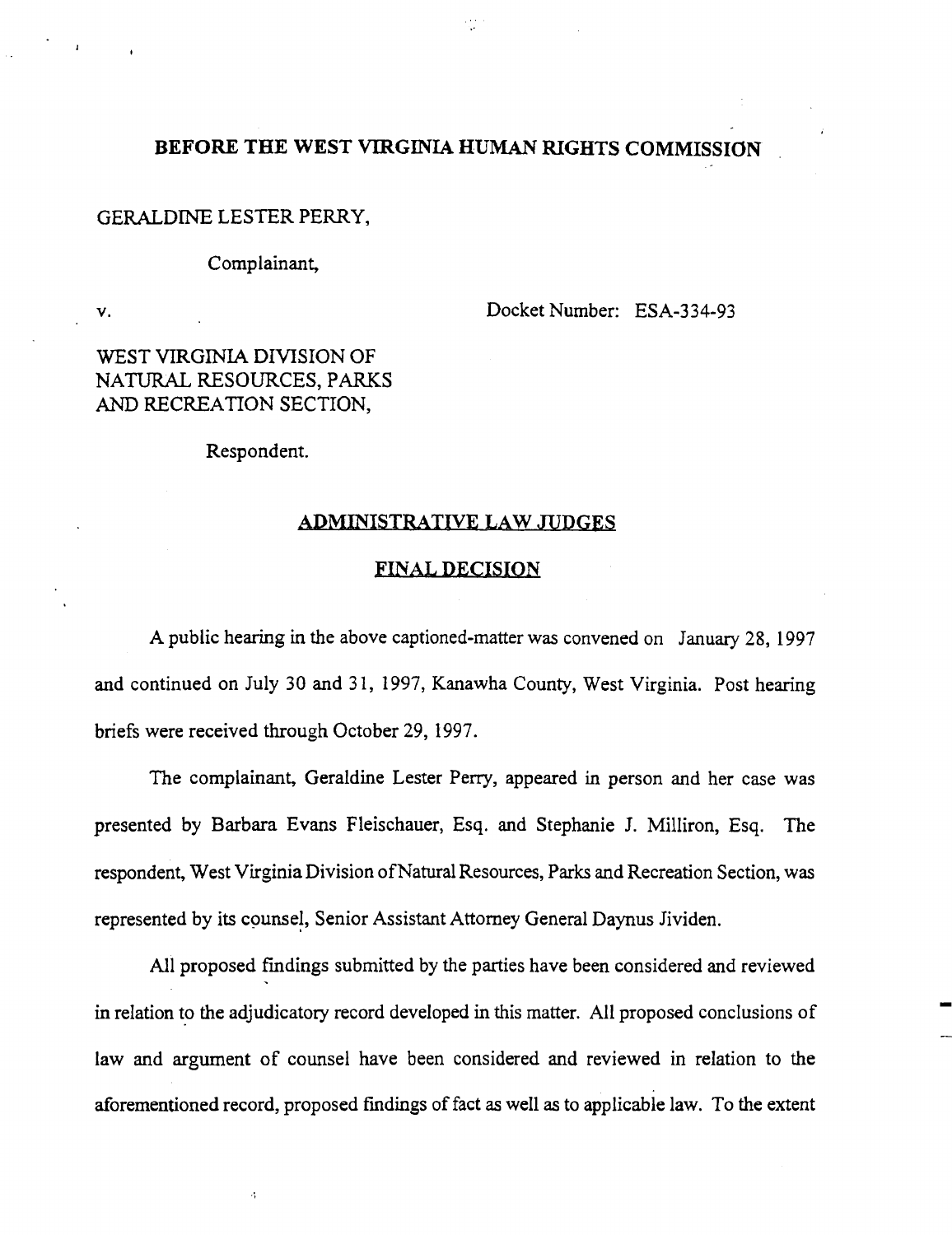that the proposed fmdings, conclusions and argument advanced by the parties are in accordance with the findings, conclusions and legal analysis of the administrative law judge and are supported by substantial evidence, they have been adopted in their entirety. To the extent that the proposed fmdings, conclusions and argument are inconsistent therewith, they have been rejected. Certain proposed findings and conclusions have been omitted as not relevant or not necessary to a proper decision. To the extent that the testimony of various witnesses is not in accord with the findings as stated herein, it is not credited.

# A.

## Findings of Fact

1. The respondent, West Virginia Division of Natural Resources, Parks and Recreation, hired complainant, Geraldine Lester Perry, as a secretary/bookkeeper at Beech Fork State Park in Cabell and Wayne Counties, in April of 1982. She began supervisory responsibilities in April 1984 and received regular promotions. Her current title is Office Assistant III.

2. Beech Fork State Park frequently operated without an assistant superintendent or a superintendent on the premises, other than complainant. In December of 1988, Superintendent Bill Moon' was retiring and Superintendent Robert Gilligan was transferring to another park. Beech Fork State Park was without a superintendent approximately the next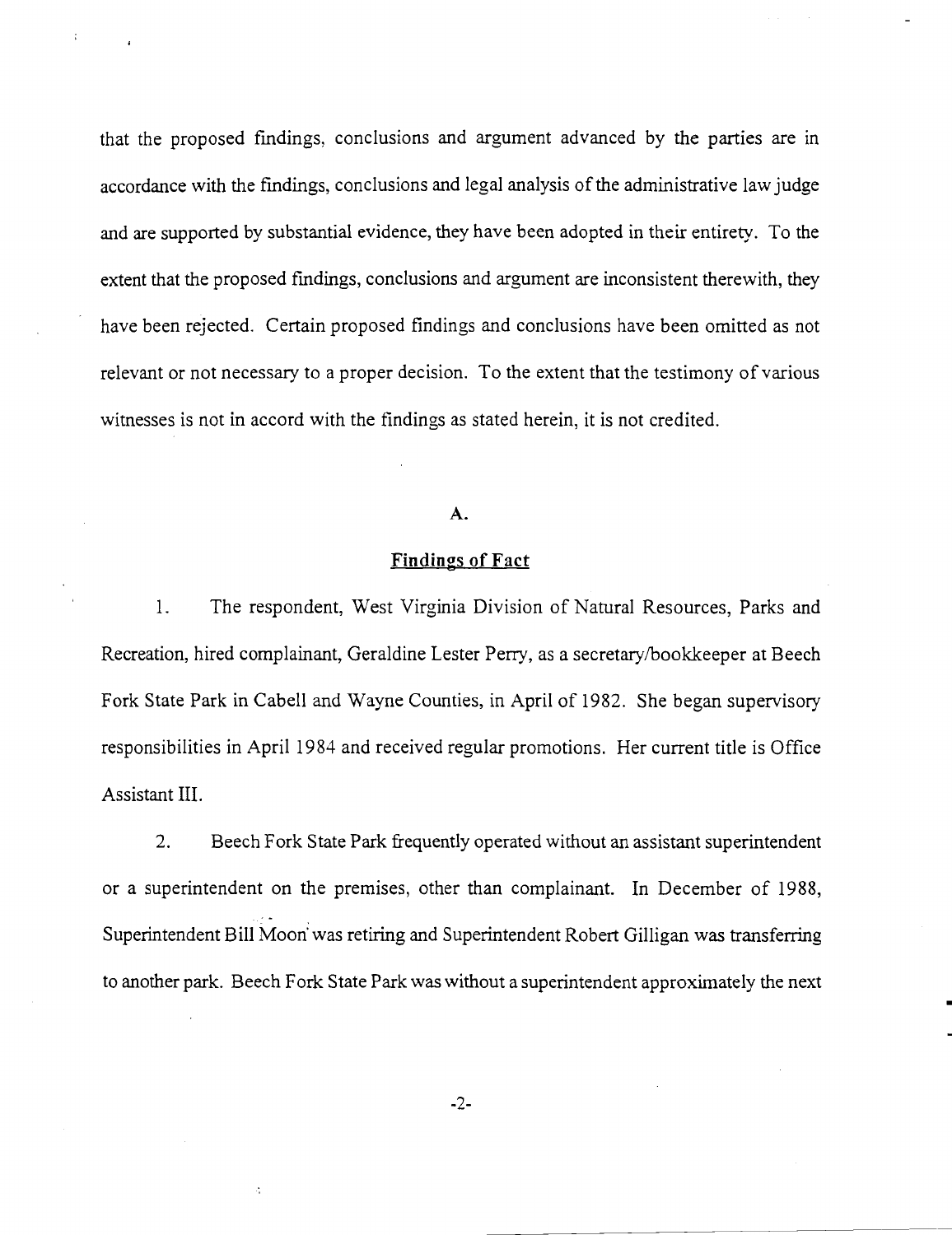four months. During this time period, Mr. Summers, then the superintendent at Babcock State Park, served as acting superintendent and came to Beech Fork only periodically.

3. Mr. Summers was placed as Superintendent at Beech Fork in May of 1989; however, he did not have an assistant for the next several months. When Superintendent Summers was gone from the park, complainant again operated the park.

4. In January of 1990, Dee Taylor was placed at Beech Fork State Park as Superintendent Summers' assistant. Ms. Taylor is the daughter ofClyde Crawley, who for many years trained men to become superintendents in the park systems. According to complainant, Assistant Superintendent Taylor confided to fellow employees, Geraldine Lester Perry and Daniel Wiley, that she was unhappy working for Superintendent Summers. Ms. Taylor denied making such a statement.

5. On August 18, 1992, Ms. Taylor received promotion to Superintendent of the Lost River State Park in Hardy County.

6. On September 23, 1992, due to the vacancy created by Ms. Taylor's promotion, the respondent posted the Beech Fork State Park assistant superintendent's job vacancy announcement at all state parks, wildlife management areas, forests and other locations. The job announcement was an "internal posting," meaning respondent did not request a Civil Service register due to the fact that a sufficient number of qualified applicants were received from within the agency.

-3-

Â,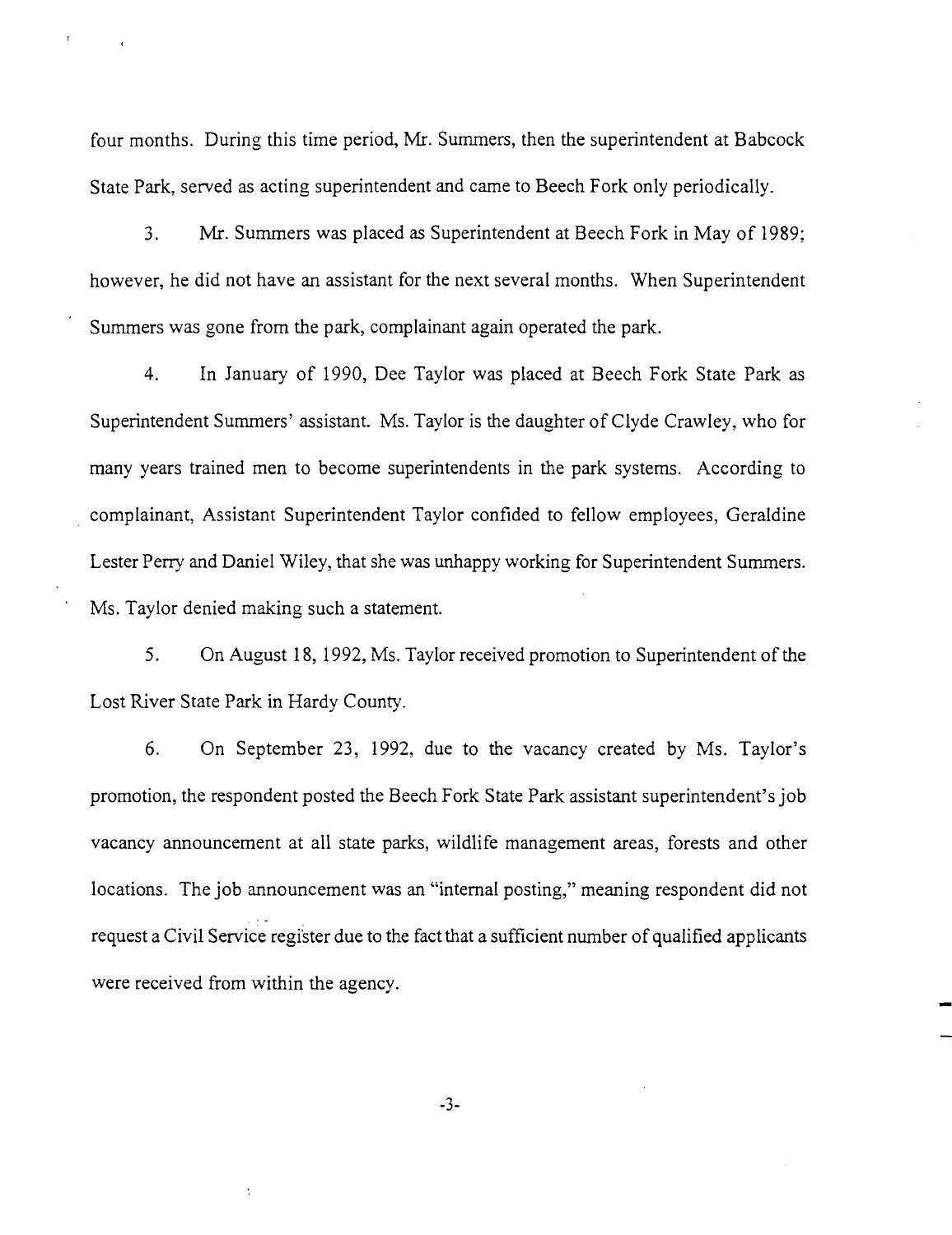7. Complainant reviewed the posting to make sure that she fulfilled all of the necessary training and special requirements. Graduation from a four-year college or university was listed as a training requirement for the position; however, there was a substitution provision. Experience in facility operation could be substituted for the training requirement on a year-for-year basis. This substitution option, coupled with complainant's conviction that she had experience, at Beech Fork State Park, actually performing all of the duties outlined in the job posting for Superintendent II at Beech Fork State Park led her to apply for the position.

8. Complainant has always been rated "Exceptional" in her performance evaluations. Superintendent Summers noted the following about complainant in the "Employee's Strong Point" section of her 1990 Annual Service Rating: that her job knowledge and willingness to help others is truly exceptional." Summers also noted that he had delegated additional responsibilities to complainant in her 1990 and 1991 Annual Service Ratings. His observation that she "[h]andles problems/emergencies during superintendent absence" was included in the "Brief Description of Employee's Duties" section. These Annual Service Ratings were reviewed and signed by Acting Director Cordie Hudkins.

9. Complainant applied for the position in September 1992. According to the complainant while she was typing her application, Superintendent Summers asked "are you really going to send that in?" and advised her that if she were "butch" she might have a

-4-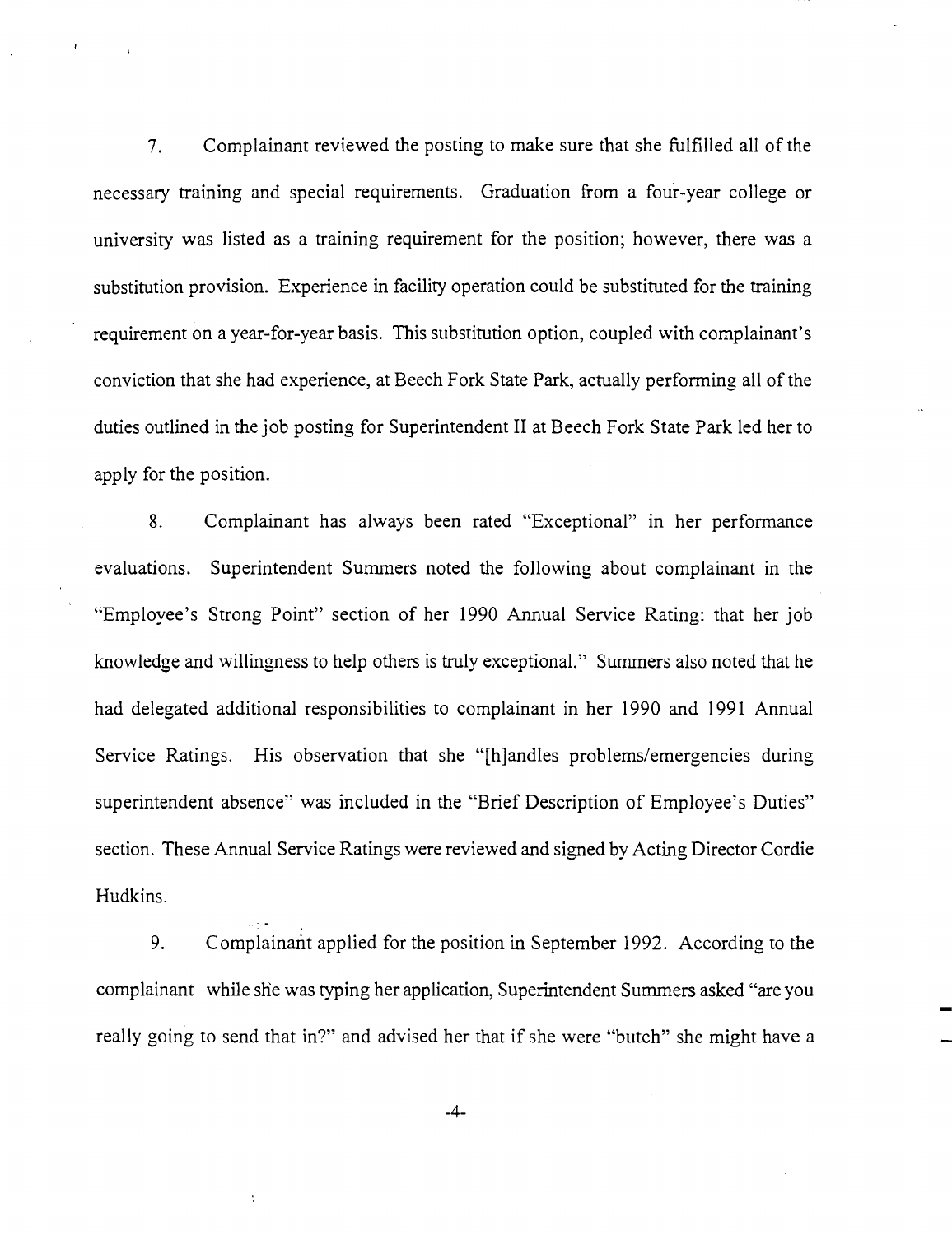chance of getting the job. Superintendent Summers went on to say, "[t]hey want a man who can get his hands dirty or be able to use a snow plow to remove snow. Can you do that?" He asked if she "could crawl under a floor to repair plumbing." The complainant believed Mr. Summers was attempting to discourage her.

1O. During this conversation, according to the complainant, Superintendent Summers informed her that although she was qualified, he was voting against her appointment because she was a woman. Superintendent Summers told complainant that he wanted his next assistant to be a man. He explained that he had had his tum with a woman, Dee Taylor. He made it clear that it was someone else's tum to work with a woman assistant, it was not going to be him again.

11. According to the complainant, she overheard Superintendent Summers' telephone conversations with two males, Stan Mathis and Mike Tolley, in which he strongly encouraged them to bid on the position at Beech Fork State Park. Superintendent Summers also told complainant many times that the superintendents choose who they want to work with.

12. The West Virginia Division of Personnel "certified" five candidates as qualified for the vacant job at Beech Fork State Park. The complainant was one of those five candidates.

13. On October 8, 1992, the five qualified job applicants were interviewed by an interview committee comprised of Dr. Ronald Fortney, Chair and Chief of Operations of the

-5-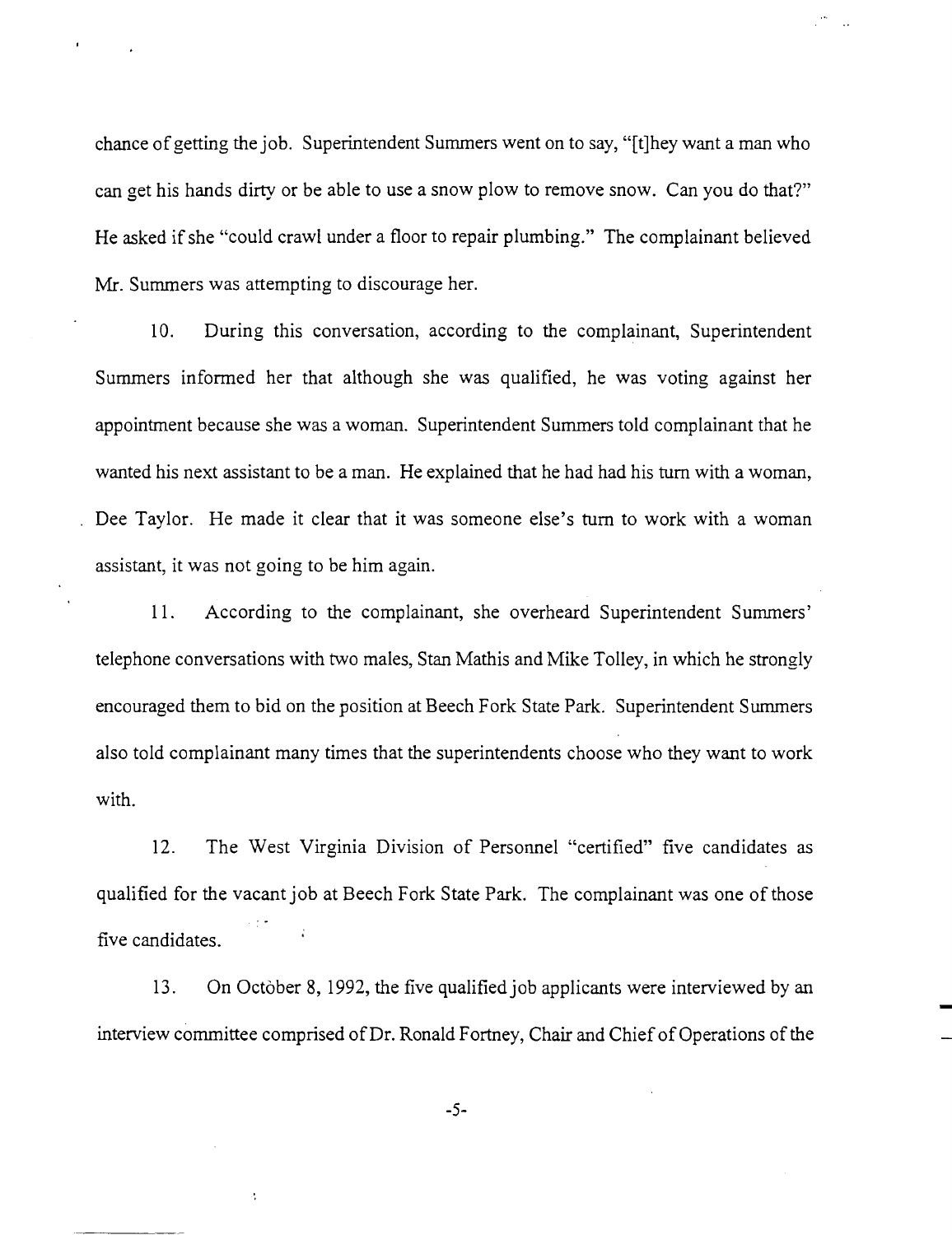Parks System; Robert Beanblossom, District Administrator, Parks; and David Summers, Superintendent of Beech Fork State Park.

14. The five finalists for the job were: (1) Stanley Mathis, male, Superintendent of the Plum Orchard Lake Wildlife Management Area in Raleigh County; (2) Stephanie Brewer, female, Assistant Superintendent of Tomlinson Run State Park in Hancock County; (3) Tracey Newberry, male, Superintendent of the Point Pleasant Battlefield State Park in Mason County; (4) Ron Whitehar, male, Clerk/Assistant manager in the lodge at Blackwater Falls State Park; and (5) the complainant, Clerk in the administrative office at Beech Fork State Park.

15. At the conclusion of the interviewing process, the committee unanimously chose Stanley Mathis as the best qualified of the five candidates. According to Mr. Summers, its decision based on Mr. Mathis's post-graduate educational background in biology, his supervisory experience as an officer in the United States Anny, his two years experience as superintendent of the Plum Orchard Lake Wildlife Management Areas and because Mr. Mathis had received specialized training in law enforcement and forestry.

16. The interview committee recommended to Cordie O. Hudkins, Jr., Chiefofthe Parks and Recreation Section, that the assistant superintendency of Beech Fork State Park be offered to Stanley Mathis.

17. According to Mr. Hudkins, after the recommendation of Stanley Mathis was made to him, he was informed by the Commissioner of Tourism, that "political pressure"

-6-

à,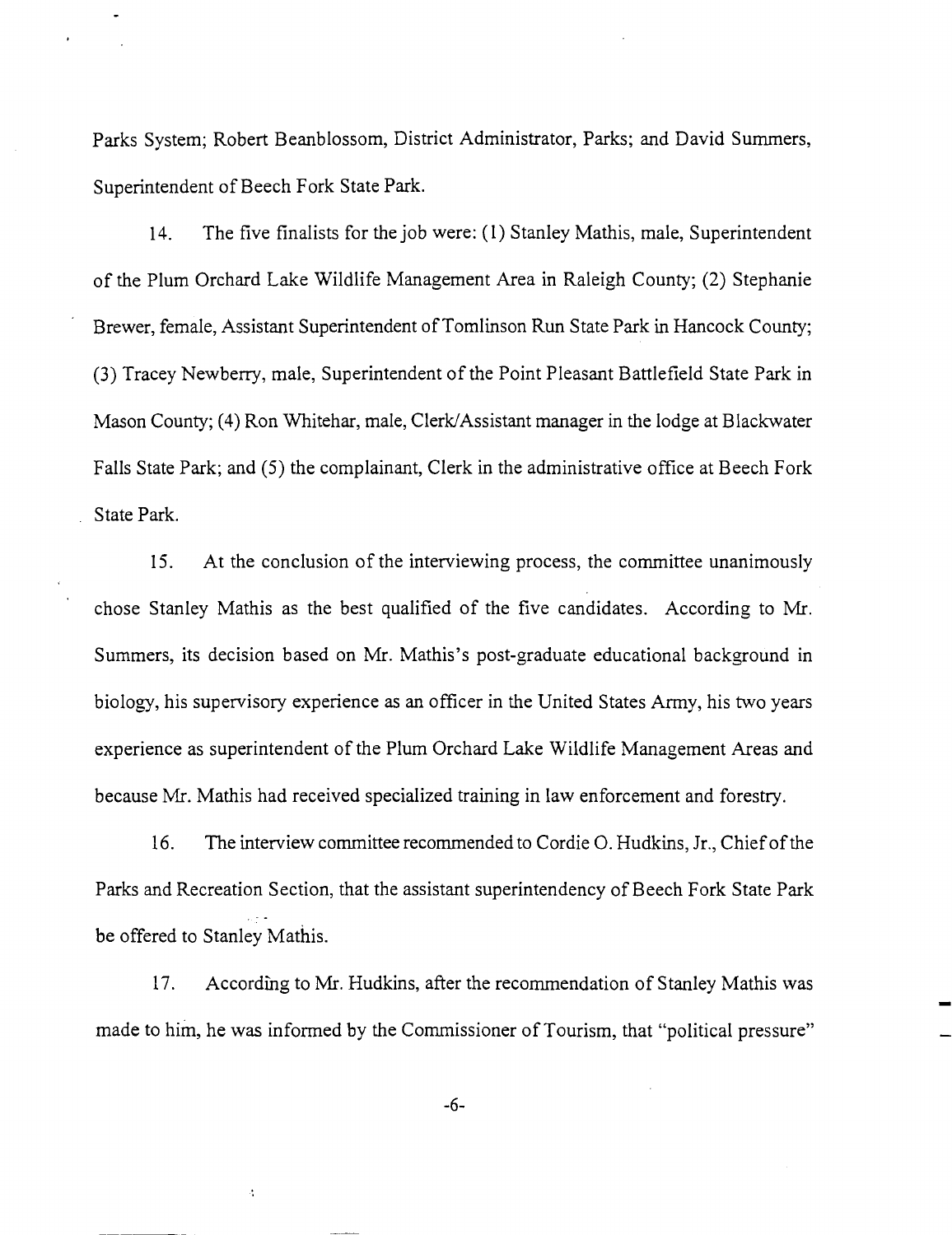was being asserted to have the complainant named as assistant superintendent at Beech Fork State Park.

18. On October 20, 1992, Parks Chief Hudkins phoned the complainant to explain to the complainant the job selection process, to explain that political interference was not an acceptable part of the job selection process and to "get her [the complainant's] side of the story as to why this was happening."

19. During the course of the phone conversation between Parks Chief Hudkins and the complainant, the complainant stated that she felt she had not been treated fairly in the job selection process. She stated that Beech Fork Park Superintendent Dave Summers had made improper, sexist remarks to her, that he did not think the complainant was "butch" enough for the job and that "he [Summers] had had his term with a woman and did not want another woman as an assistant."

20. According to Chief Hudkins in response to hearing the complainant's allegations of improper remarks by Superintendent Summers, he decided to scrap the results of the October 8, 1992, job interview and schedule a new set of interviews for each of the five job candidates.

21. Chief Hudkins testified that in order to ensure that the second interviewing panel was fair and impartial he appointed himself and Assistant Chief of Parks and Recreation Kenneth Caplinger to sit as a two person panel to re-interview the five job candidates.

-7-

÷,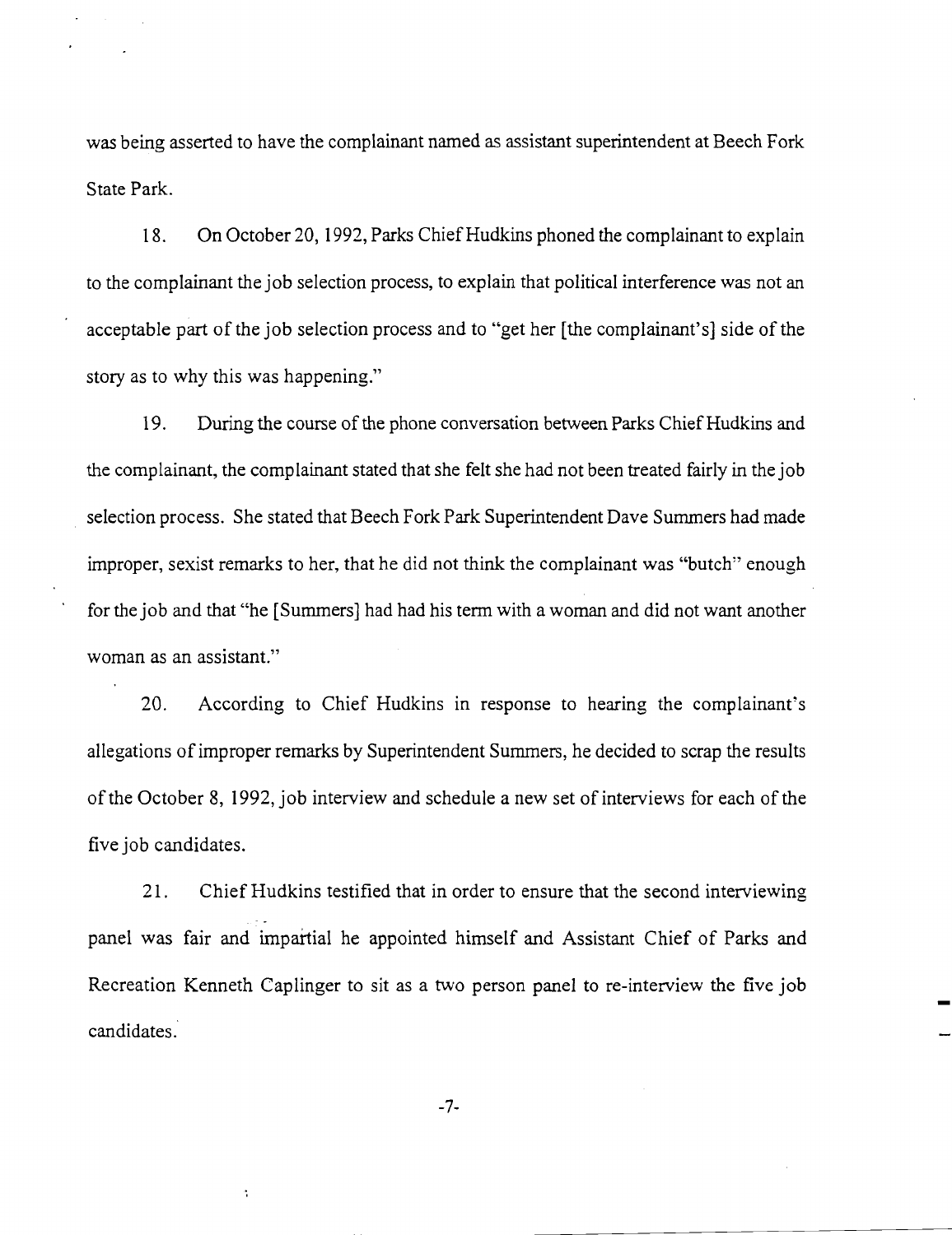22. Chief Hudkins and Deputy Chief Caplinger began an inquiry to determine whether complainant's "allegations were credible or not." Their investigation relied on phone inquiries rather than face-to-face interviews. Hudkins and Caplinger called Dave Summers to ask ifhe really said those things. Superintendent Summers stated that he had never made any comments of that nature to complainant. They also called Dee Taylor to ask if Superintendent Summers had ever made "any bad remarks directed from him relative to her being a woman." Ms. Taylor responded that he had not and that they had never had any problems.

23. This conversation with Ms. Taylor led Chief Hudkins to conclude "that there was no need to go forward because the motive was not as stated. There was no proof at all that these things had occurred." Neither Hudkins nor Caplinger interviewed the complainant again or any of Superintendent Summers' other employees as part of their investigation. Hudkins and Caplinger concluded that there was "no basis to believe that there had been discriminatory conduct." They did not reduce the investigatory findings to paper. At the conclusion of their investigation, neither Caplinger nor Hudkins met with complainant to advise her as to their conclusions or that they had not found merit in her complaint.

24. Hudkins and Caplinger reinterviewed the same five applicants as the first committee on October 27, 1992. Prior to the interviews, Deputy Chief Caplinger knew the first panel's recommendation for the position was Stanley Mathis. Prior to the interviews, Chief Hudkins knew that Stanley Mathis was the choice of the first committee as well. Both

-8-

k.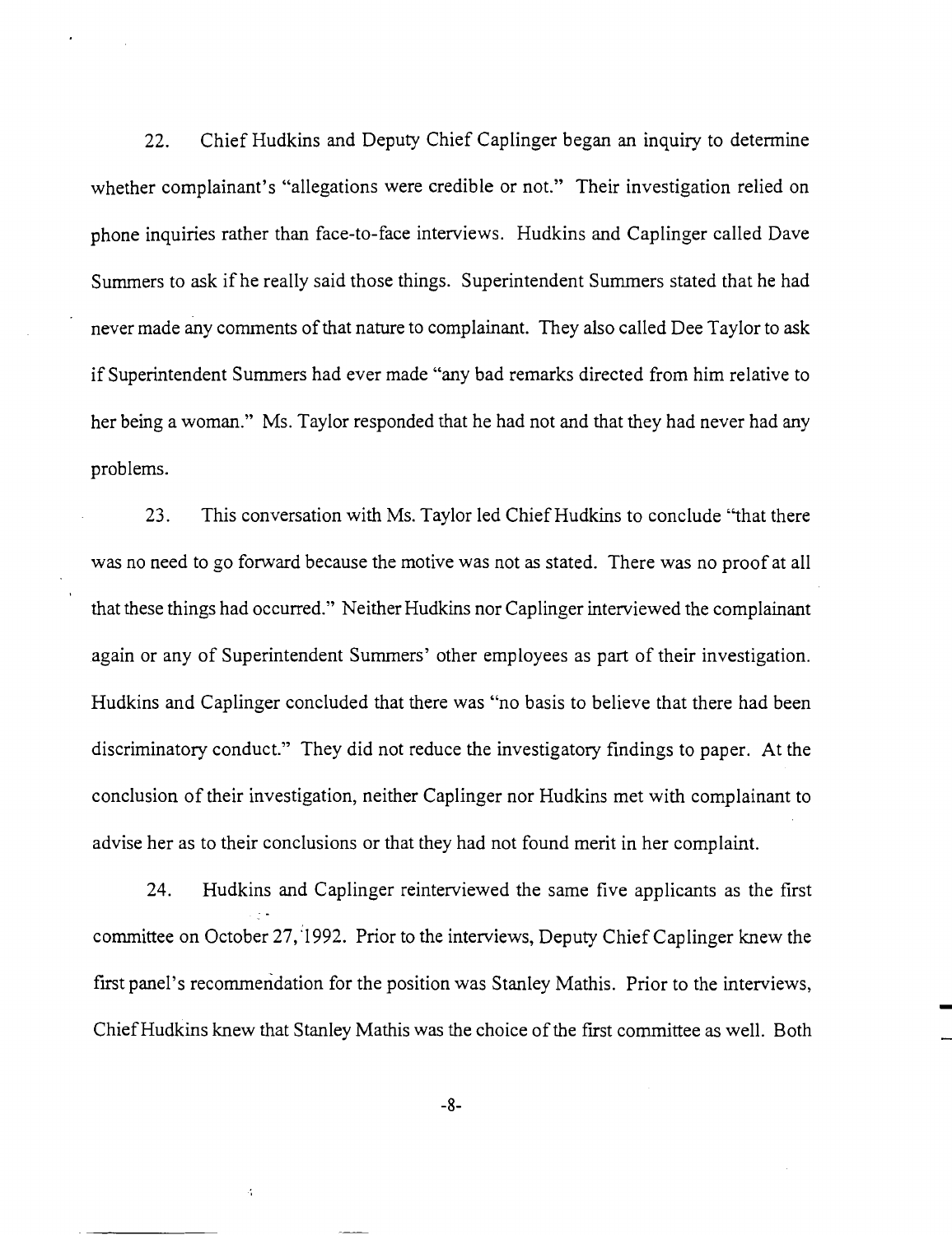men selected Mathis as Superintendent II for Beech Fork State Park, "feeling that Stanley Mathis was the best person for the position."

25. October 27, 1997, Parks Chief Hudkins and his assistant Parks Chief Caplinger interviewed the five finalists for the position of Beech Fork State Park Assistant Superintendent.

26. According to Chief Hudkins, in conducting the job reinterviews, he and Caplinger sought to determine which applicant was most qualified for the job by assessing the applicant's written application forms, educational attainments; work experience; prior training, overall background and motivation for seeking the position.

27. This second interviewing panel--comprised of Parks Chief Hudkins and Assistant Parks Chief Caplinger--selected Stanley Mathis as the best qualified of the five candidates for the Beech Fork assistant superintendent position.

28. Deputy Chief Caplinger was asked by Assistant Commissioner Hartman to prepare a document comparing the education and experience of the candidates for the Assistant Superintendent position at Beech Fork State Park. Caplinger was then directed by Assistant Commissioner Hartman to attend a meeting with complainant at Beech Fork State Park on December 9, 1992. Hartman and Summers were also present at the meeting. The purpose of the meeting was to explain to the complainant why she was not chosen for the position.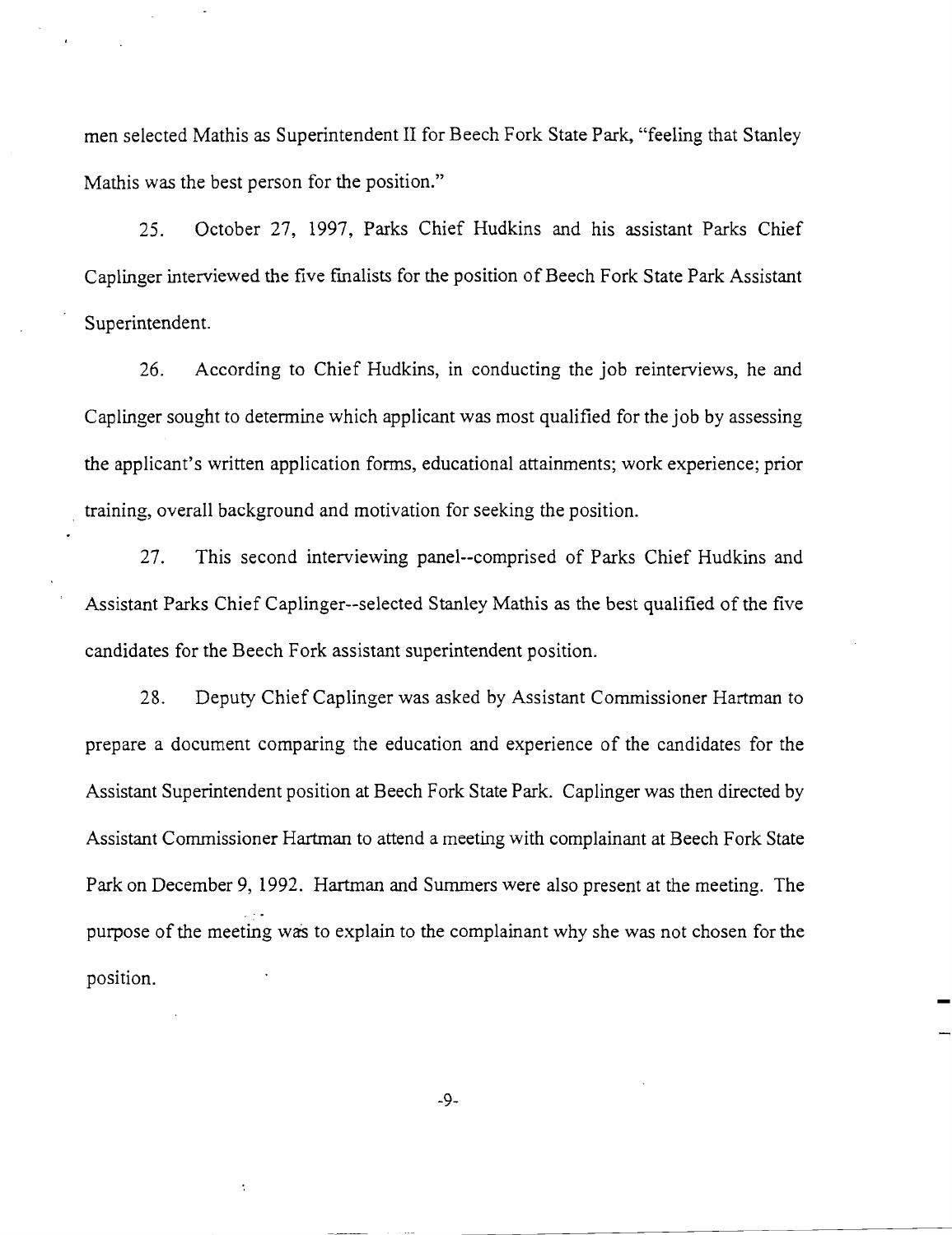29. At this meeting, complainant was told that all of the other applicants interviewed were more qualified than she was for the position of Superintendent II at Beech Fork State Park. Complainant was asked to review the chart prepared by Deputy Chief Caplinger. The document listed the candidates by number instead of name and detailed each candidate's education and experience.

30. According to complainant, herjob experience as an employee in the State Park System was described as "10 years as secretary; clerk; supervisory experience" on this chart. Nor was there mention that complainant began work toward an associate degree in business management nor that complainant had supervised the park in the absence of Superintendent Summers.

31. During the meeting, according to the complainant, Deputy Chief Caplinger kept repeating that they had to consider "this guy that's been military." Because all of the importance the men were putting on this, she asked Caplinger where it said on the job posting that military or airborne was necessary. The complainant testified that she believed that Dave Summers wanted Stan Mathis because he was military.

32. Complainant was notified by letter dated December 23, 1992, that she had not been selected to fill the position. Stanley Mathis began his employment as Superintendent II at Beech Fork State Park in January, 1993. Superintendent Summers told complainant that because he was out of town, it was her job to make the new assistant and his family feel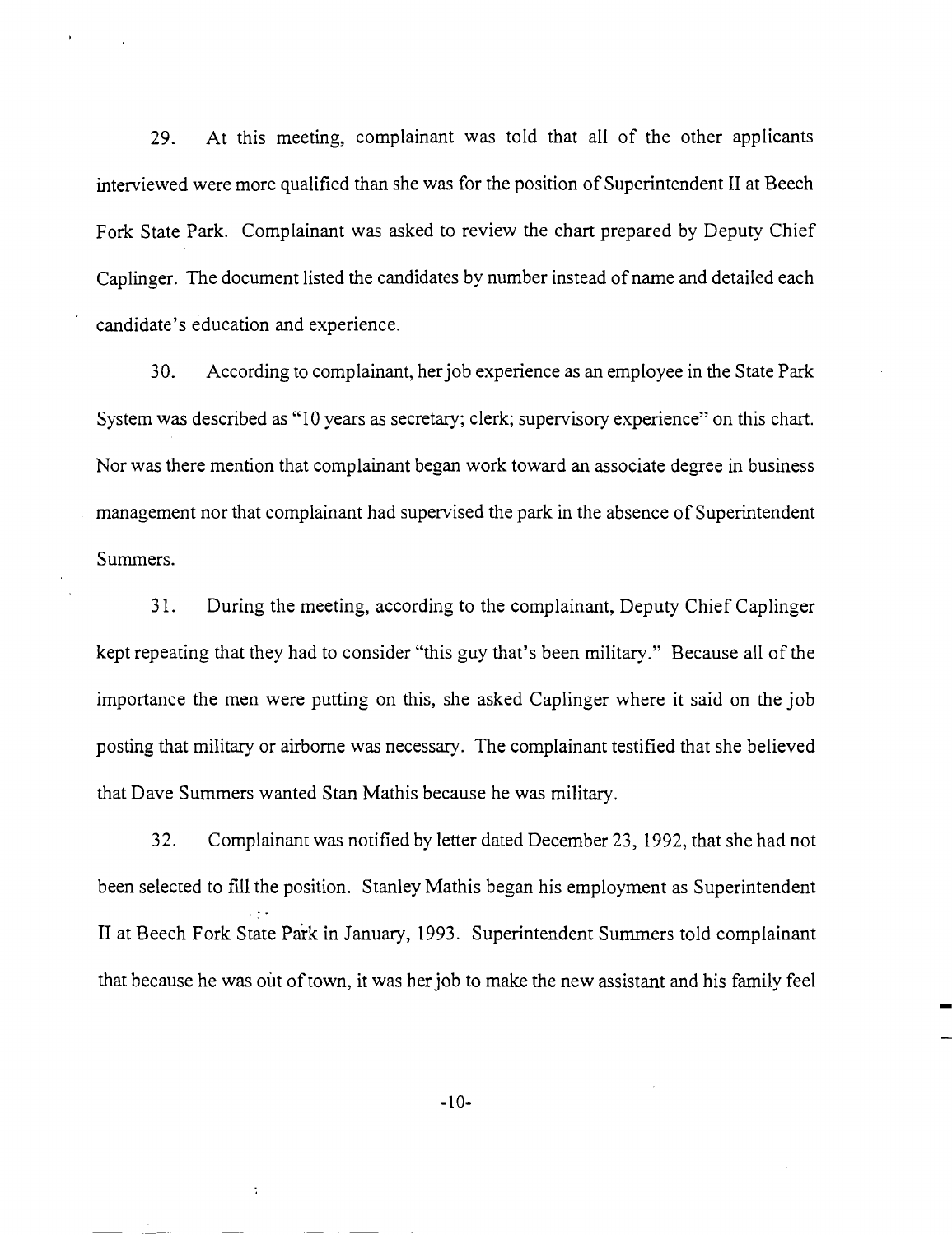welcome and comfortable at the park. She further testified that she was directed to acquaint Mr. Mathis in the day-to-day operation of the facility.

33. According to the complainant, Superintendent David Summers was the de facto decision-maker in regard to the job at issue, because respondent wanted their superintendents to be satisfied with those with whom they had to work.

34. Kanawha State Forest Superintendent Edward Boyd testified that a park superintendent normally has a "strong voice" in the hiring decisions affecting the superintendent's own park.

35. Chief Hudkins, as head of the agency, has the final approval over all the agency's employment and promotion decisions.

36. Mr. Harry Ison, a regular camper at Beech Fork State Park, testified that when he returned for the 1993 summer season, over a half year after complainant, whom he considered a friend, was informed that she had not been selected, he went into the office to congratulate complainant on being promoted to assistant superintendent. When Mr. Ison asked complainant in the presence of Superintendent Summers if she got the job, she replied, "no, Dave did not vote for me."

37. Mr. Ison also testified that, upon learning that the complainant had not received the promotion<sup>1</sup> to Beech Fork Assistant Superintendent, he had had a "confrontation" with Superintendent Summers, that his (Ison's) temper had "flared," upon

-11-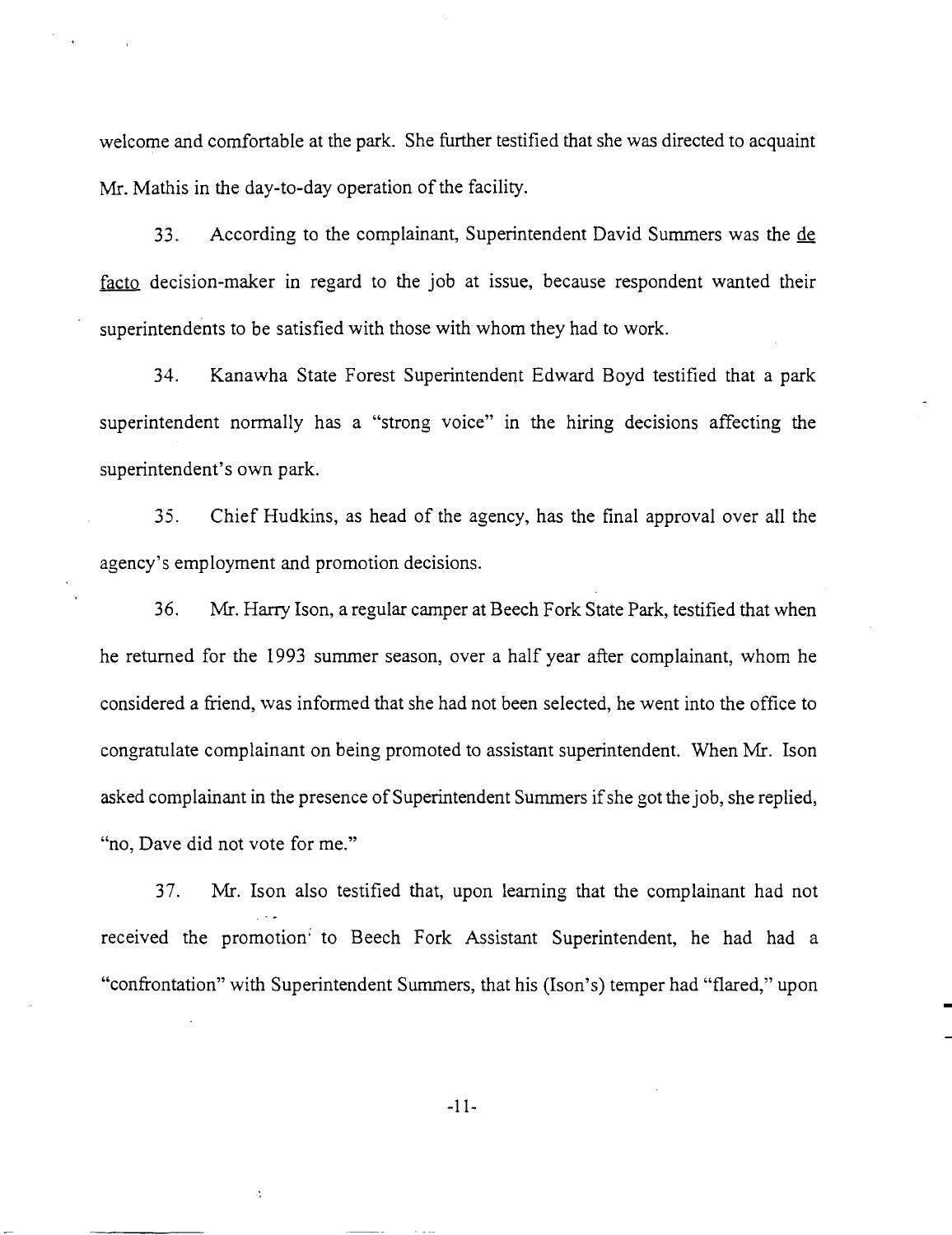learning--allegedly from Superintendent Summers--that the complainant had not received the job because Summers wanted a man for the job.

38. According to Mr. Ison, Superintendent Summers "proceeded to try to explain to Mr. Ison...why (he) had to look at Mr. Mathis." Superintendent Summers explained, he "didn't want a woman for the job, that he voted for the man and they brought in the most educated and the best qualified man that they could find."

39. David Frye, a seasonal maintenance worker at Beech Fork State Park, testified that he overheard a conversation between Park Superintendent Summers and a group of . "CWEP" seasonal workers in which conversation Summers stated" he didn't want another woman working underneath his supervision." David Summers denies having made such a statement.

40. The complainant suffered monetary loss as a result of not being selected as Superintendent II at Beech Fork State Park.

41. Complainant's attorney reasonably expended 313.10 hours in prosecuting this matter.

42. Complainant's hourly rates of \$150.00 for 124.20 hours and \$100.00 for 188.90 hours is supported by complainant's fee affidavit.

43. The complainant's attorney also reasonably expended \$4,167.39 as costs associated with prosecuting this claim.

Á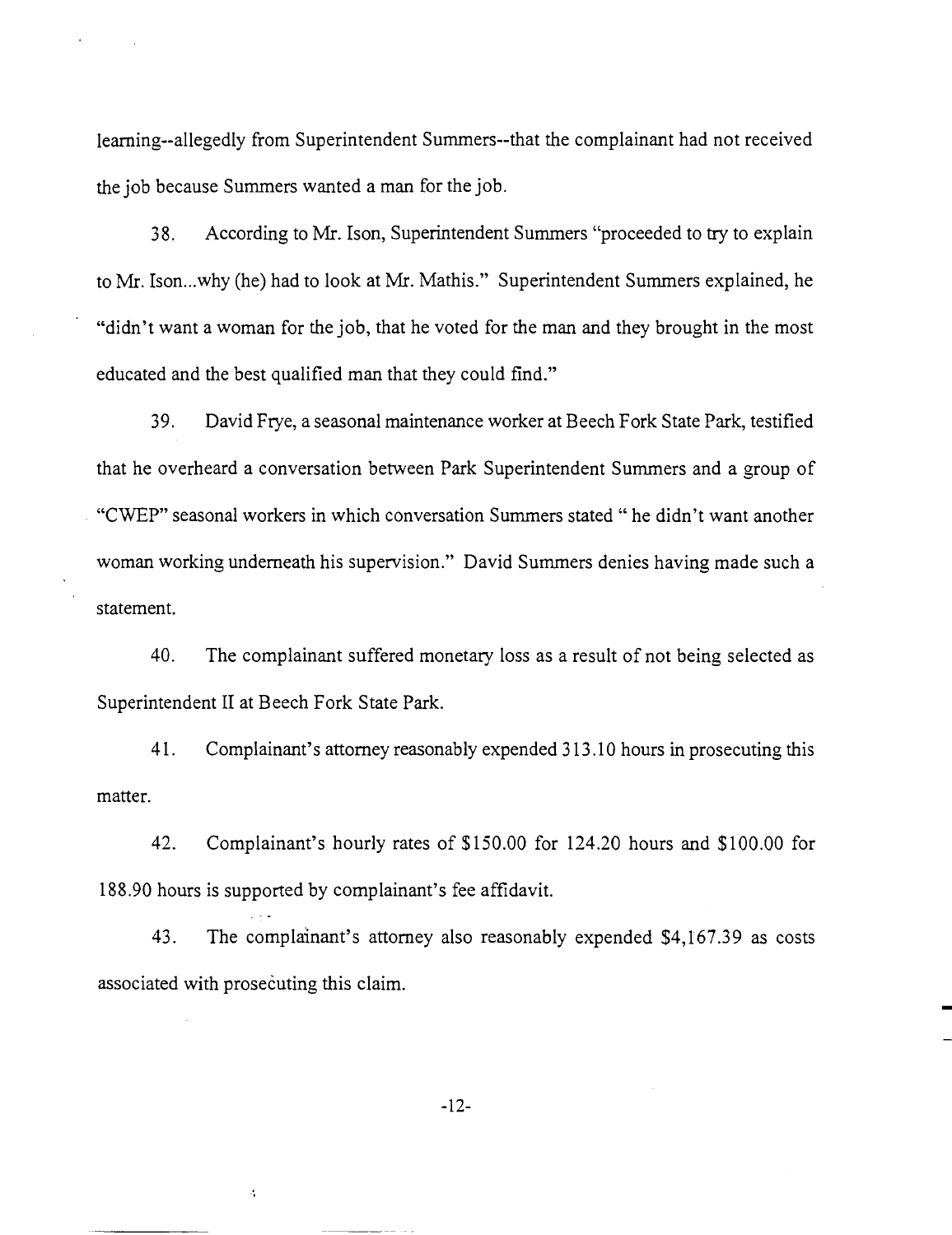#### **B.**

#### **Discussion**

The West Virginia Supreme Court of Appeals held in Conaway v. Eastern Associated Coal Corp., 358 S.E.2d 423 (1986), that to make a prima facie case of employment discrimination under the West Virginia Human Rights Act, WV Code §5-11-1 et seq. A complainant must demonstrate that: (1) he or she is a member of a protected class; (2) the employer made an adverse decision concerning the complainant; and (3) but for the complainant's protected status, the adverse decision would not have been made.

Complainant has established that she was de minimus qualified for the job of assistant superintendent at Beech Fork State Park.

The complainant met the first two prongs of the Conaway test: She is a member of two protected classes; she is female and she was over 40 years old at the time she was denied the contested job and the employer made an adverse decision regarding the complainant when the respondent selected another candidate for the job the complainant was seeking.

The Supreme Court made clear in Barefoot v. Sundale Nursing Home, 457 S.E.2d 152 (1995) that the third prong in Conaway is merely a threshold inquiry, requiring only that the complainant demonstrate an inference of discrimination. This complainant has done.

The job description for assistant parks superintendent lists, as one of the job requirements, a four-year college degree in recreation or one of the natural sciences. But the job description allows applicants to substitute work experience in a supervisory capacity, in

-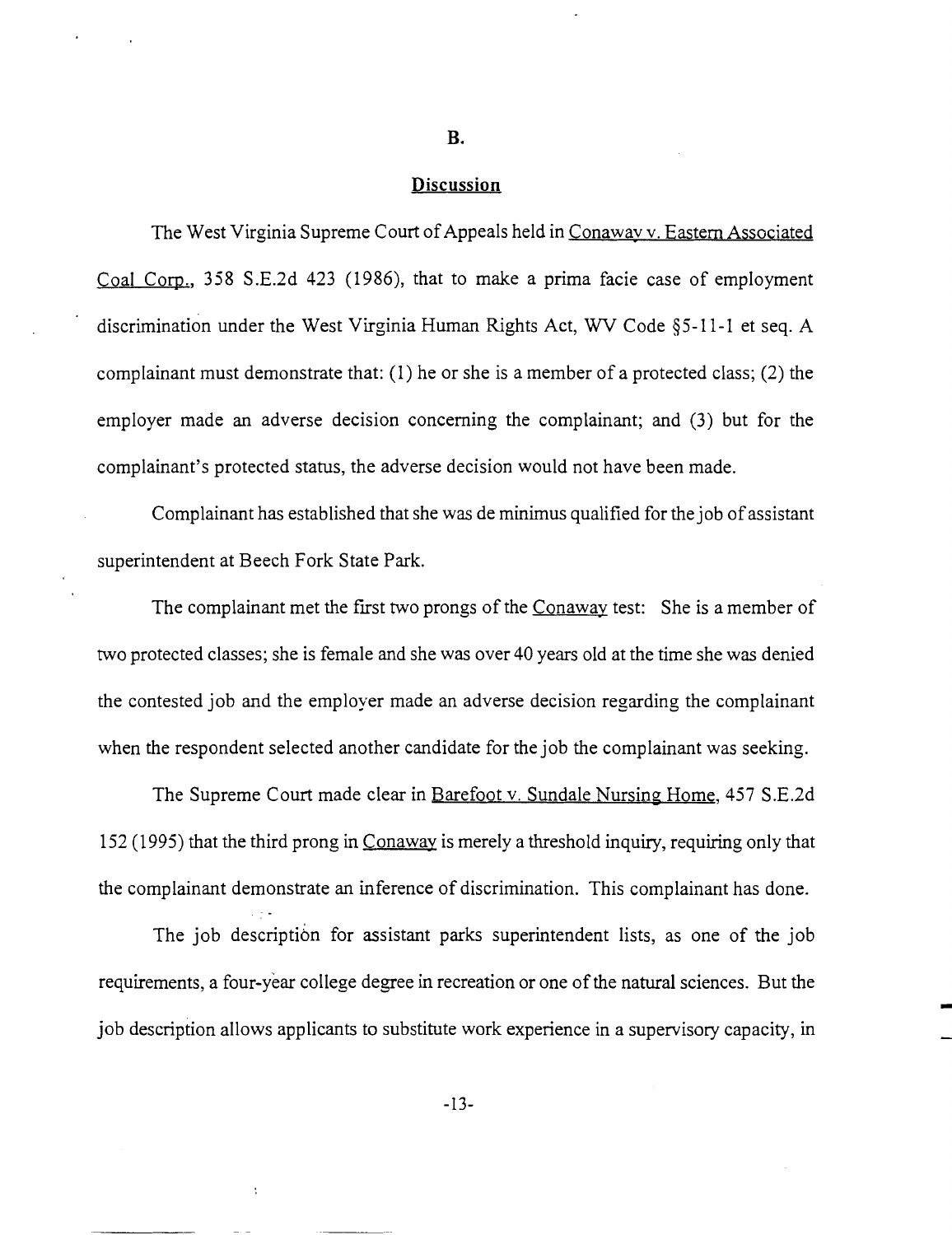the State Parks System, on a year-to-year basis, for the college degree. It is this work experience substitution provision that qualified the complainant for consideration for the job.

Furthermore, respondent acknowledged that complainant was qualified based on her inclusion on the roster of the five final candidates for the position in issue. Moreover, complainant has further demonstrated an inference of discrimination offering credible evidence regarding various discriminatory sexist comments made by Superintendent Summers, which she believes impacted on respondent's decision to hire a male, Stanley Mathis, for that position rather than her.

Because complainant has established a prima facie case of sex discrimination, the burden of production shifts to the respondent to articulate a legitimate, nondiscriminatory reason for its decision not to name complainant as assistant superintendent for its Beech Fork facility.

The respondent defends its decision by asserting that Stanley Mathis possessed superior qualifications to those of the complainant.

According to the respondent, it took under consideration the following: Mr. Mathis has a bachelor's degree in biological sciences with 19 credit hours toward a masters degree, and notwithstanding the experience substitution which qualified the complainant, college graduates have proven to be more successful park superintendents and assistant park superintendents than have non-graduates, therefore the college degree is given considerable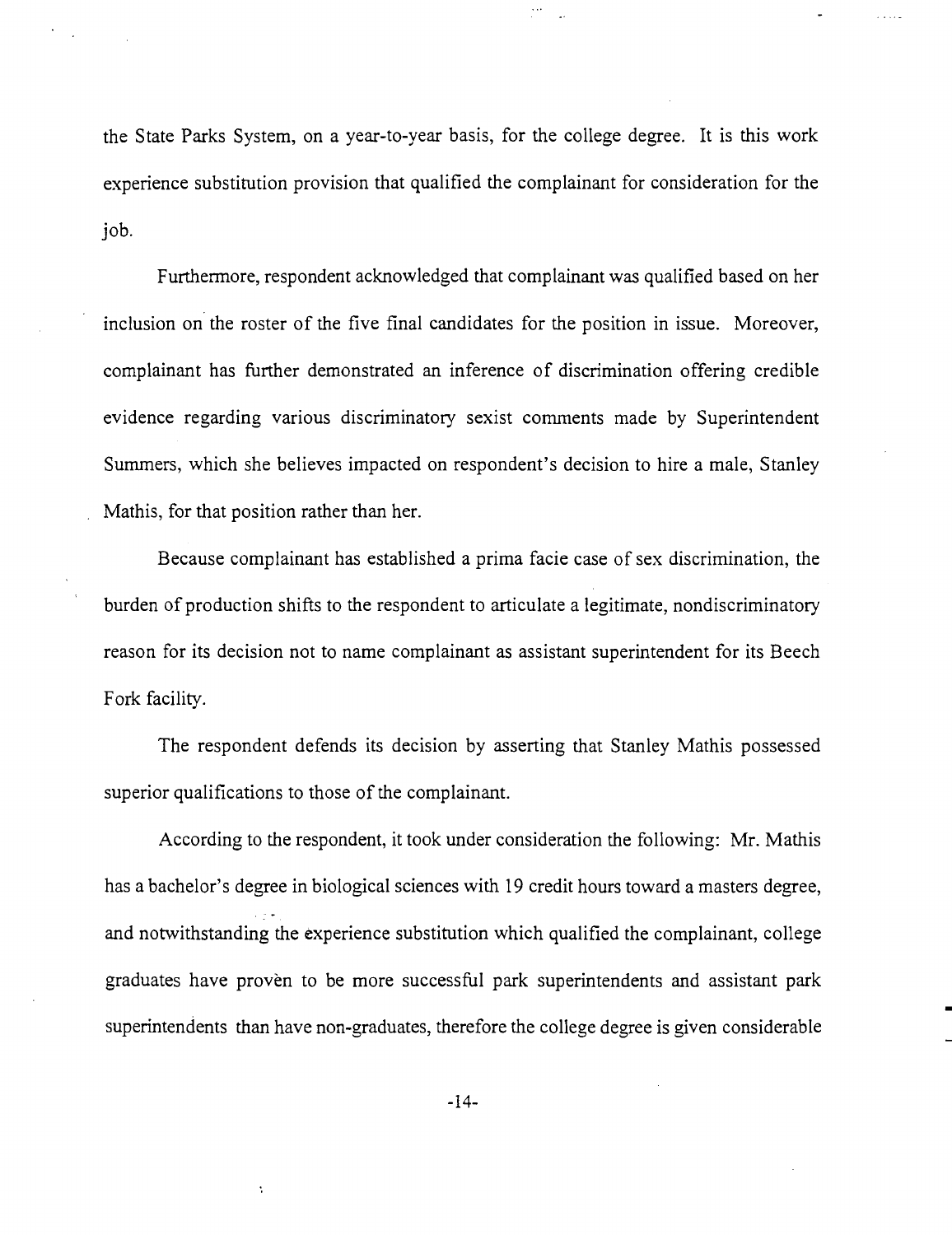weight in the hiring process; whereas Mathis had nearly two years experience as superintendent of the Plum Orchard Lake Wildlife Management Area, a facility similar to Beech Fork State Park, the complainant's work experience was limited to ten years as a secretary/clerk in the administrative office at Beech Fork State Park; Mathis had seven years experience as a United States Army officer with experience in managing and supervising personnel and material, whereas the complainant's supervisory experience was limited to managing a small number of seasonal clerical employees at the Beech Fork State Park administrative office; and the respondent considers it bad management practice to promote a clerk to a superintendent's position at the same state park where the individual served as a clerk.

Moreover, respondent claims that any gender bias in the selection process created by superintendent's discriminatory remarks were erased by the second round of interviews and that the second team chose the same candidate, Stanley Mathis, because he was the most qualified applicant.

All of these reasons are legitimate, nondiscriminatory, business reasons for the respondent making the hiring decision it made. Therefore, the respondent has succeeded in rebutting the presumption of employment discrimination raised in the complainant's prima facie case.

The respondent having succeeded in rebutting the presumption of discrimination that arises from complainant's prima facie showing, the complainant has the opportunity to prove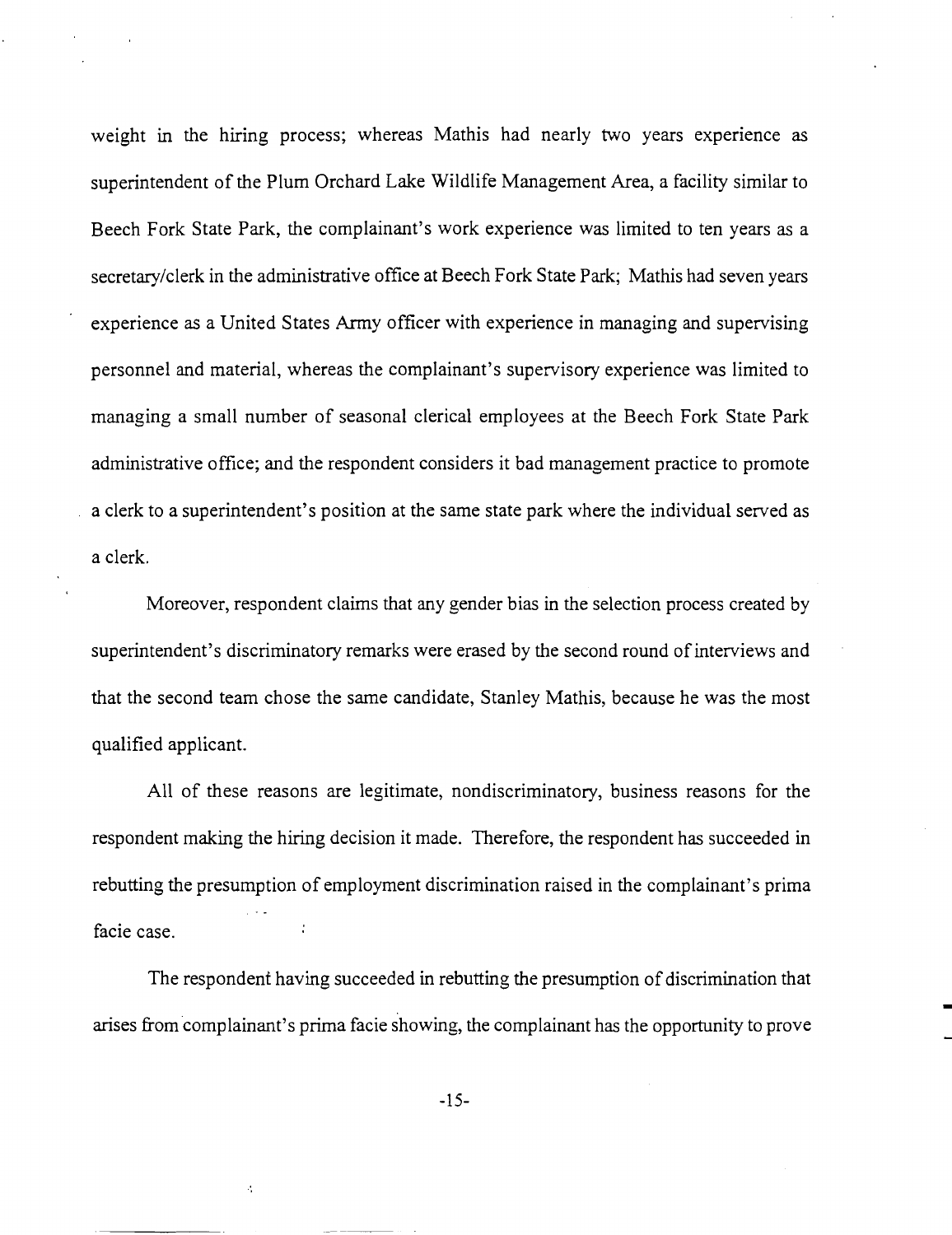by a preponderance of the evidence that the reasons offered by the respondent are merely pretext for unlawful sex discrimination. Shepherdstown Volunteer Fire Dept. v. WV Human Rights Commission, 309 S.E.2d 342 (1983); Q.J. White Transfer & Storage Co. v. WV Human Rights Commission, 383 S.E.2d 323 (1989).

With regard to the pretext stage of the proof framework the complainant has the opportunity to demonstrate that the proffered reason was not the true reason for the employment decision. This burden now merges with the ultimate burden of proving that she has been the victim of intentional discrimination. She may succeed in this either directly or indirectly by persuading the tribunal that a discriminatory reason more likely motivated the employer or indirectly by showing that the employer's proffered explanation is unworthy of credence, citing Texas Dept. of Communitv Affairs v. Burdine, 450 U.S. 256,101.

In this case, the complainant has attacked the respondent's articulated reasons for making its employment decision first by asserting that Park Superintendent David Summers' sexist remarks rendered it more likely than not that the respondent's ultimate decision was motivated by illegal discrimination, and indirectly, by asserting that the respondent's articulated reasons are unworthy of credence.

Alternatively, the complainant maintains that it is necessary to look beyond the evidence offered by the respondent to determine whether they were actually motivated by valid, nondiscriminatory business purposes or by discrimination.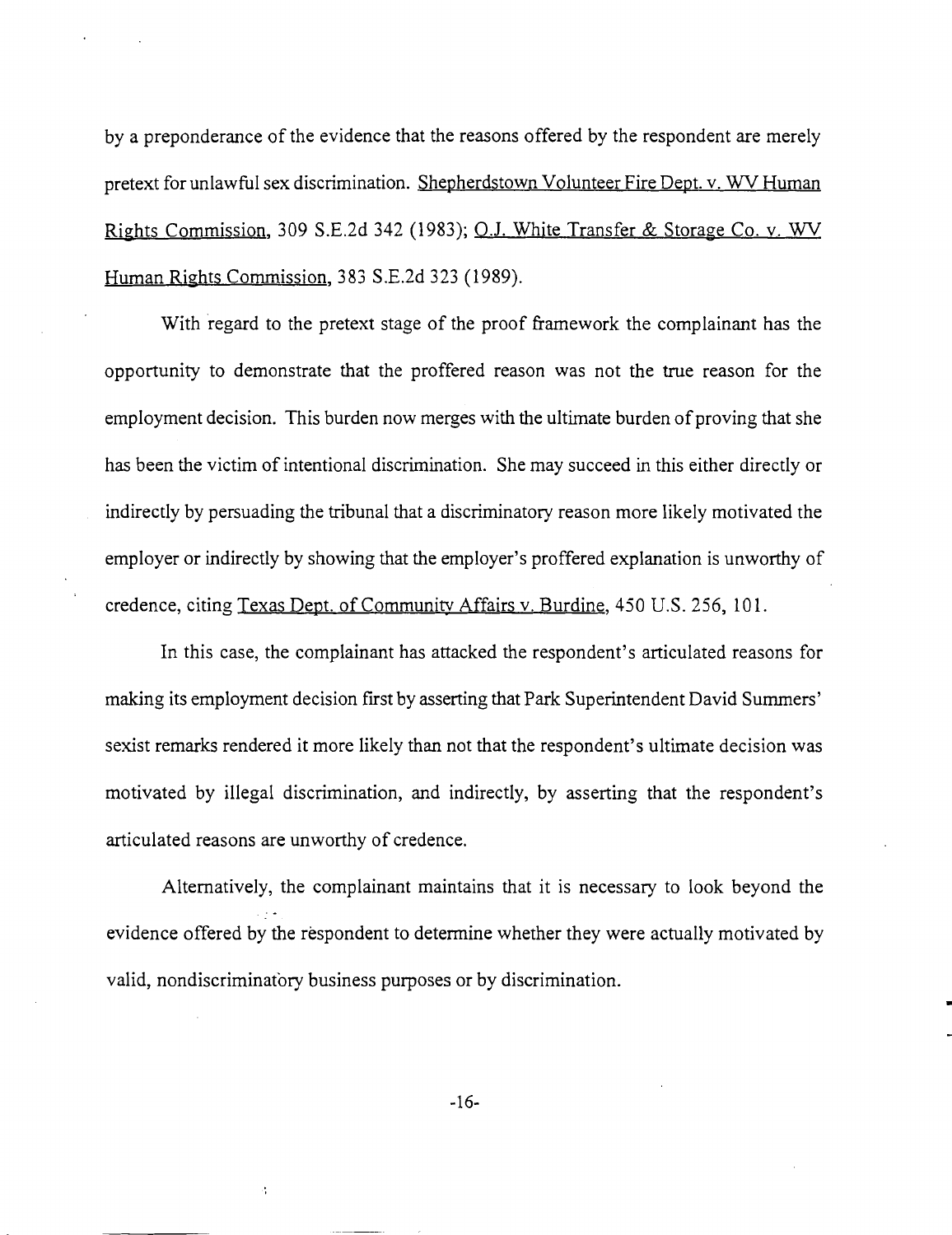In Skaggs v. Elk Run Coal Co., 479 S.E.2d 561 (1996), the West Virginia Supreme Court of Appeals included an extensive discussion of how intent can be proven in mixed motive cases:

> [A] plaintiff states a claim under the Act if he or she proves by a preponderance of the evidence that a forbidden intent was a . motivating factor in an employment action. Liability will then be imposed on a defendant unless it proves by a preponderance that the same result would have occurred even in the absence of the unlawful motive.

> If the evidence shows that discriminatory motive entered into the decision making to any degree, then the employer engaged in wrongdoing and should bear the burden on causation.

The complainant states a claim if she proves that a forbidden intent was a motivating factor in an employment action. Skaggs, supra at 585. She is not required to show that the respondent's claim that Mathis is the superior applicant is false or played no role in the employment decision, but only that they were not the only factors in the decision and that the prohibited factor of gender was at least one of the motivating factors. See, e.g. Price Waterhouse v. Hopkins, 109 S.Ct. 1775. The Court opined:

> "In saying that gender played a motivating part in an employment decision, we mean that, if we asked the employer at the moment of the decision what its reasons were and if we received a truthful response, one of those reasons would be that the applicant or employee was a woman."

The credible weight of the evidence clearly establishes that the first decision to select Mathis was clearly tainted by Superintendent Summers' gender bias. Moreover, it can be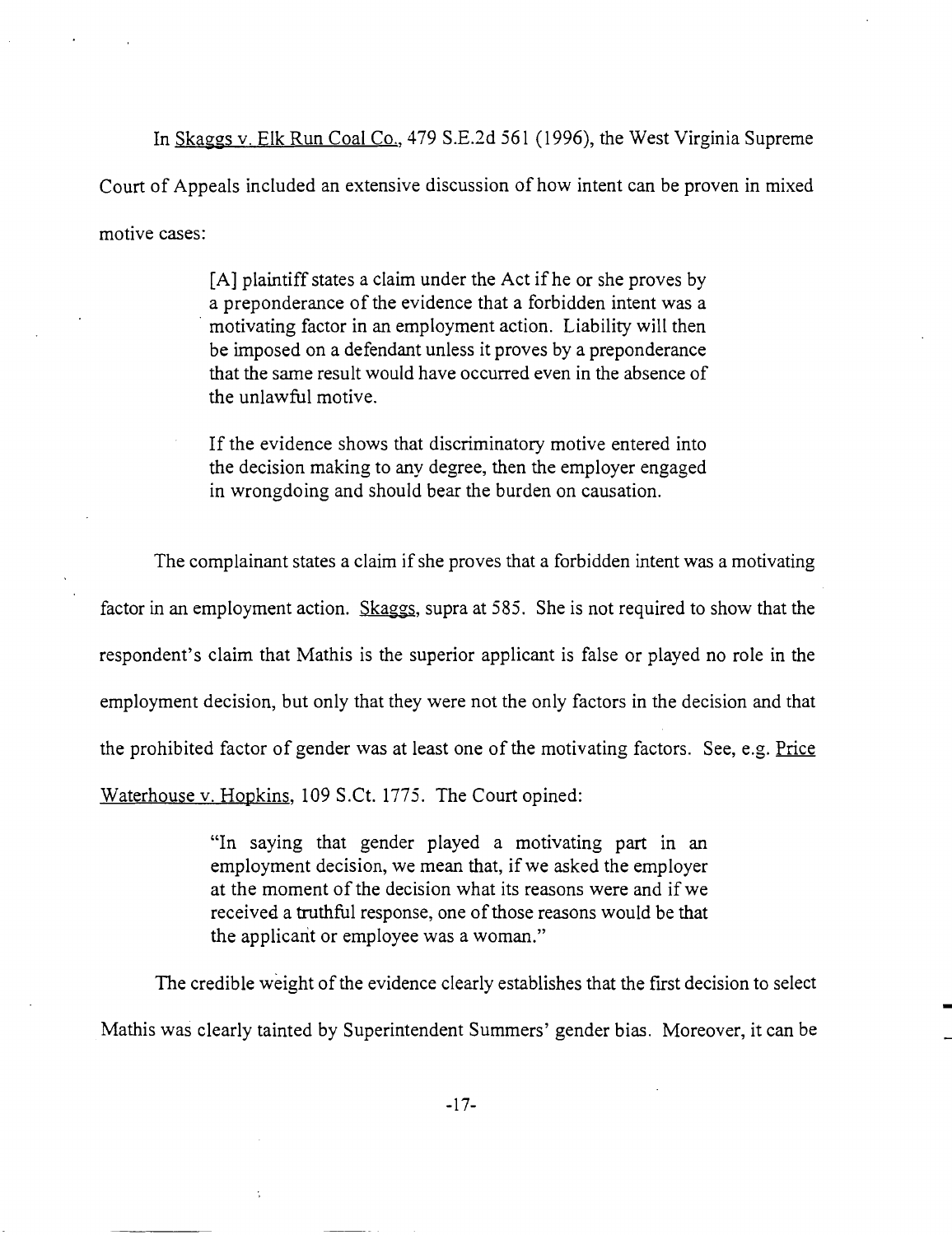assumed that the initial interview panel was influenced to support Superintendent Summers' sexism by the well-known, unwritten, internal rule that a superintendent at the Parks Department usually gets to select his assistant.

Corroborative of this was the testimony of Ed Boyd, a superintendent with 25 years experience in the Parks System, who testified that in the normal process the superintendent has the strongest voice in choosing their assistant. Moreover, Superintendent Summers told complainant "many times that they let the superintendents choose who they want to work with."

Chief Hudkins' knowledge of this unwritten rule coupled with complainant's revelation of sexism on the part of Superintendent Summers clearly motivated his decision to conduct a second interview.

As a consequence, under the Skaggs proof scheme, the burden of proof shifts to the respondent to demonstrate that the same promotion decision would have been made even in the absence of discriminatory motivation.

Liability will be imposed upon the Parks Department unless it proves by a preponderance of the evidence that it would have selected Mathis even in the absence of the discriminatory motive. Skaggs, supra at 585. Although the respondent claims that the second round of interviews "cured" any discrimination that may have occurred as a result of Superintendent Suinmers' discriminatory remarks, this defense fails because the Parks Department did not ensure that gender bias did not influence the selection process for the

-18-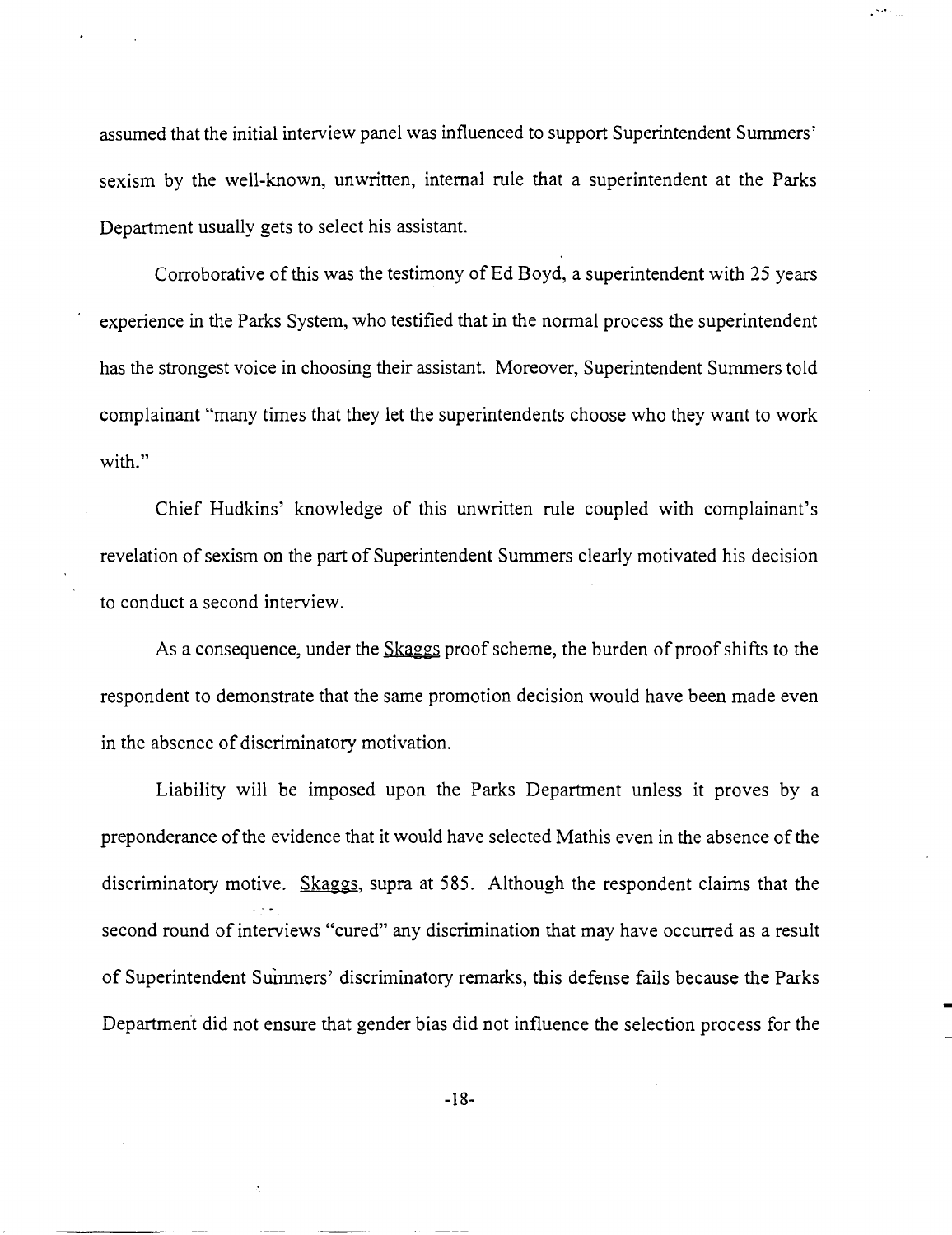Superintendent II position at Beech Fork State Park. Sex discrimination so permeated the decision-making process that this factor can no longer be disentangled from possible objective factors. The entanglement of illegal gender motivation is demonstrated by the following analysis.

First, the Parks Department's contention that the second interview procedure "cured" any possible sex discrimination does not withstand scrutiny because the investigative procedures and the procedures for the second round of interviews were fatally flawed. The most serious procedural flaw stemmed from the fact that the same two individuals who conducted the investigation into complainant's charges of discrimination and concluded they had no basis, also conducted the second round of interviews.

The investigation that preceded the second round of interviews was flawed in several ways. Caplinger and Hudkins' strong reliance on Summers' denial that he had made discriminatory remarks as proof that the remarks did not occur is not in conformity with accepted investigative procedures for discrimination complaints. Because discrimination is subtle, and those accused normally deny culpability, accepted investigative procedures require that a more in-depth investigation be conducted.

Although Mr. Hudkins and Mr. Caplinger did speak with Ms. Taylor, her failure to confirm that she had problems with Mr. Summers is not conclusive with respect to the main issue in contention this case: whether Mr. Summers expressed a prejudice about working with female subordinates after Ms. Taylor's departure. Furthermore, none of the interviews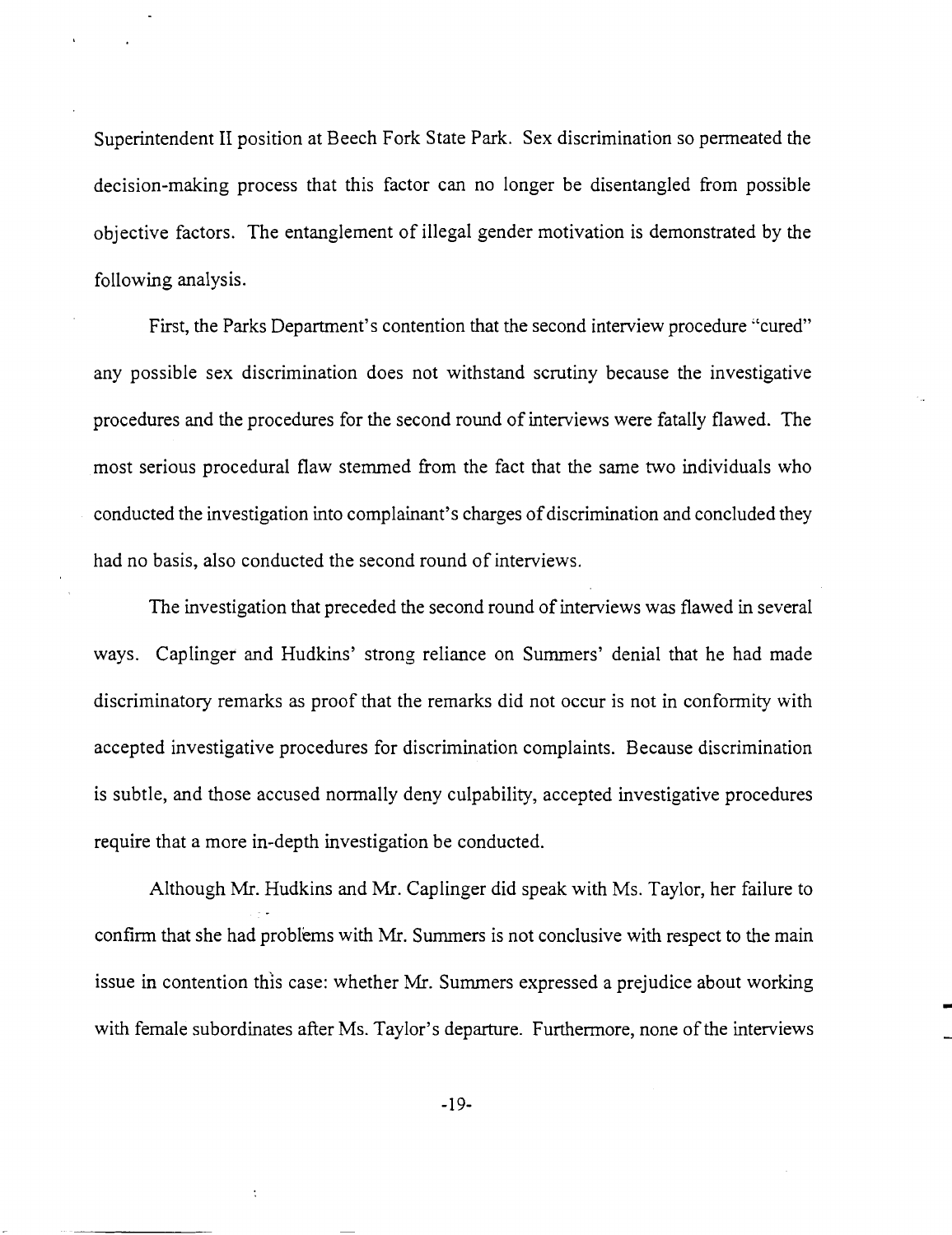were face-to-face and none of the fmdings of Hudkins and Caplinger were reduced to writing.

Had Mr. Caplinger and Mr. Hudkins conducted an in-depth investigation, they would have discovered that three other persons were available to corroborate that Mr. Summers made statements that he did not wish to have a woman hired as Assistant Superintendent, namely, Mr. Wiley, Mr. Frye and Mr. Ison. Significantly, none of these three witnesses, and especially Mr. Ison, had any motive to fabricate their testimony. Mr. Ison had been camping at the park for 11 years. Ison was so offended by the conversation in which Mr. Summers told him that he did not want to hire a woman as Assistant Superintendent, that he sold his camper and stopped coming to the park. Because Caplinger and Hudkins did not dig deep enough, their investigation was fatally flawed.

The flaws in the investigative procedure were then compounded by having the same persons who had personally conducted the investigation of complainant's charges participate in the second round of interviews. It is simply impossible to believe that the two investigators, having concluded that complainant's charges were unsubstantiated, and concomitantly that they were fabricated, thereafter completely disregarded these conclusions when they conducted the second set of interviews. The strong implication from their investigation is that complainant was lying about Dave Summers' remarks. How could you disregard such a negative conclusion about a person when weighing their credentials against another individual? By using the same persons for both of these procedures, the respondent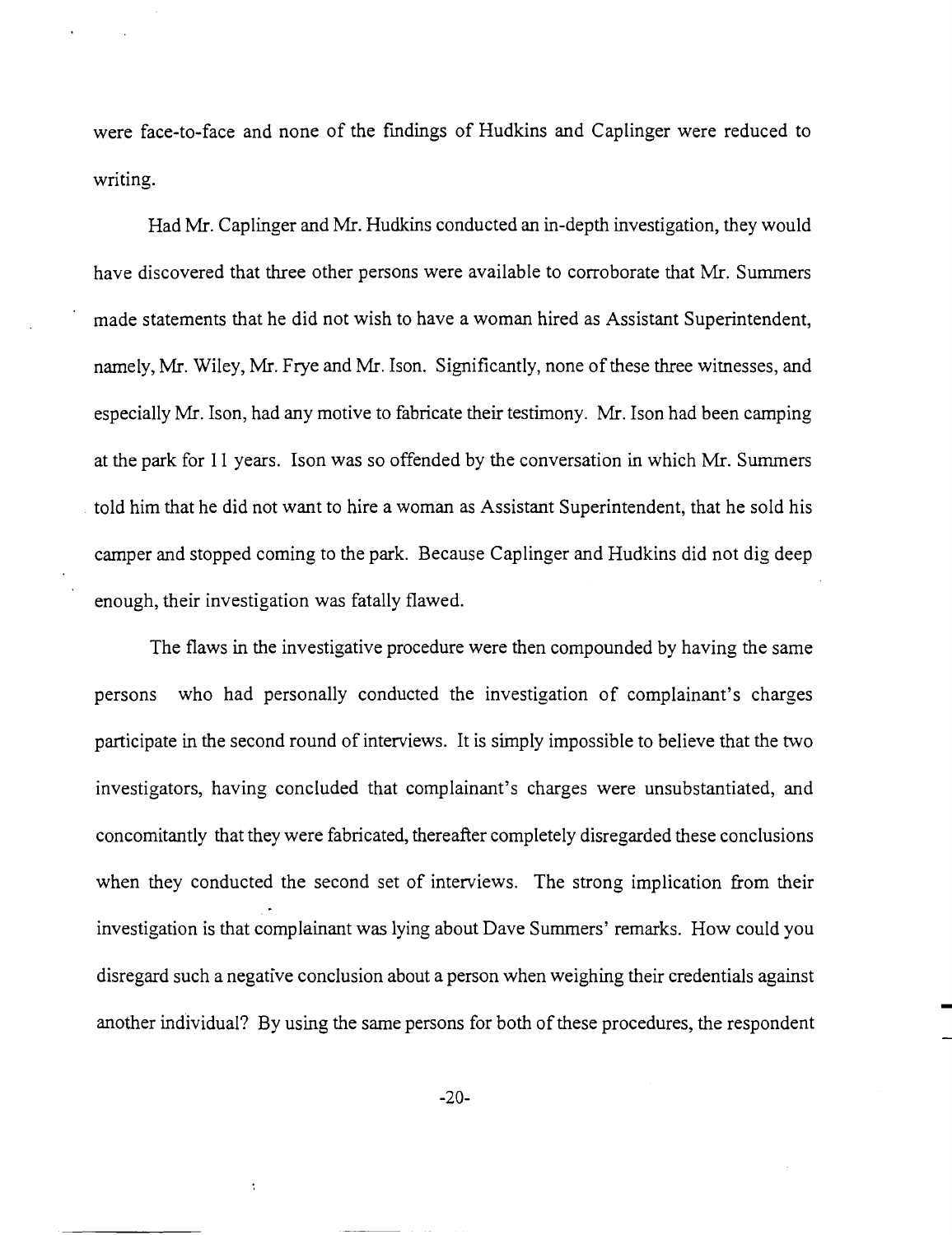did not "cure" any possible discrimination that occurred during the initial round of interviews, but instead continued the entanglement of illegal motivation into the second decision-making level.

A related reason why the procedures surrounding the second round of interviews were flawed, has to do with the knowledge that Hudkins and Caplinger had about the charges and the conclusions of the first panel. Both Caplinger and Hudkins were aware of the charges of sex discrimination made by complainant, including her allegation that Summers had stated he preferred a male. Complainant's charges, if proven, necessarily would have reflected negatively on the Department. There is a natural tendency for the Department not to want such charges to be proven to be true because of this negative reflection and possible bad publicity.

As Superintendent Boyd confirmed, there is also a very strong unwritten rule that the superintendent's choice will be confirmed. Boyd testified, that in his experience, he had the final say about his subordinate, despite the expressed preference of his boss on the interview panel. In addition, he testified about a situation where a superintendent was able to influence the selection of his next assistant superintendent by manipulating the job description to favor a particular candidate.

The knowledge of Caplinger and Hudkins of this unwritten internal rule, of complainant's charges and ofMr. Summers' alleged preference that a male be hired as his assistant, increased the potential that the second round of interviews would be tainted. A

-21-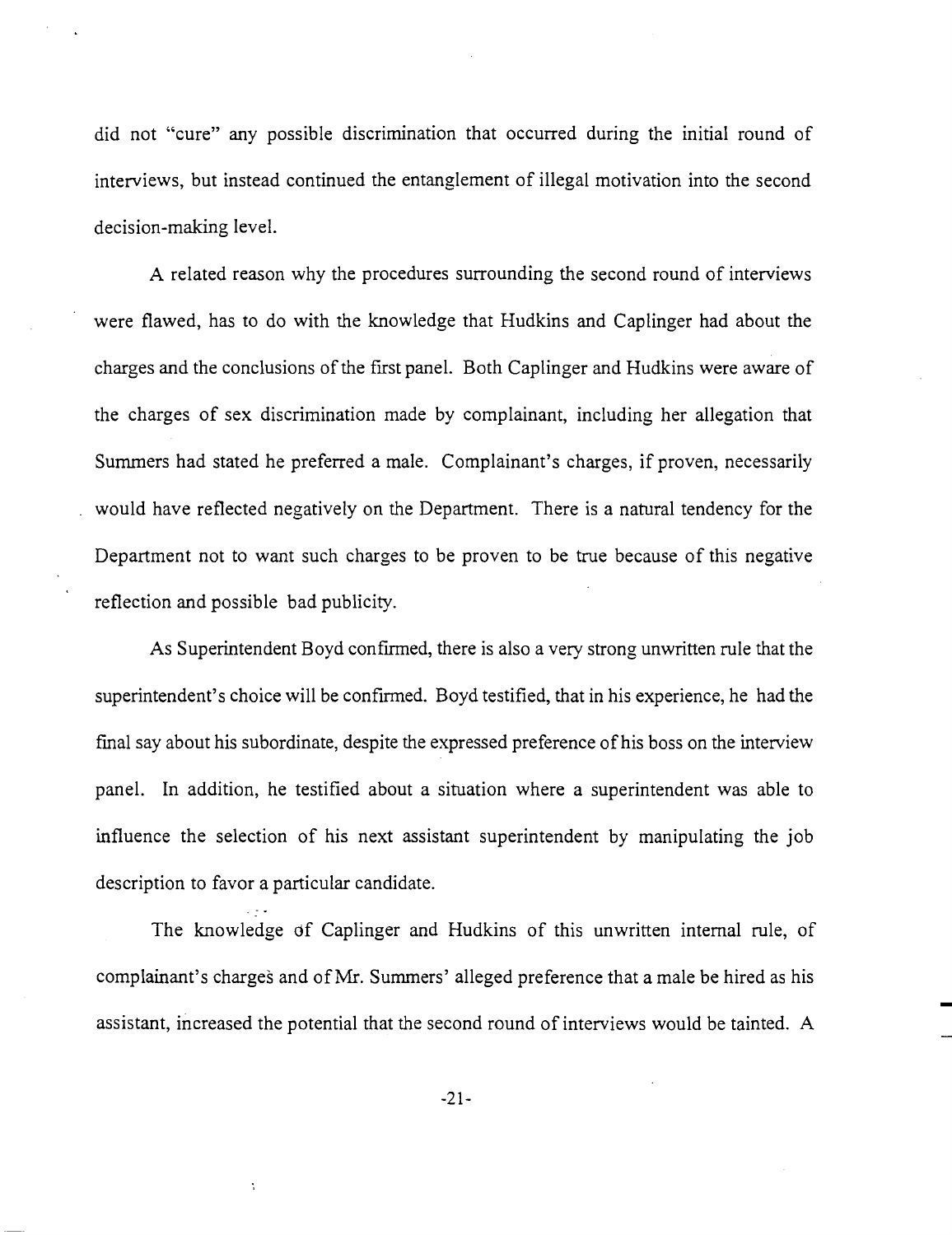simple solution for avoiding this problem during the second round of interviews was available. By appointing persons with no involvement in the investigation of the charges and no knowledge of the charges that the superintendent preferred a male replacement, the Parks Department could have insulated the second panel from the gender bias that occurred in the initial promotion decision. Instead, the entanglement continued. For this reason alone, the Parks Department cannot meet its burden of proving that gender bias did not influence its ultimate decision to promote someone other than complainant.

A second ground for concluding that the Parks Department failed to meet its burden of proving it would have reached the same promotion decision absent the sexually discriminatory comments of Mr. Summers, is the failure to give weight to relevant qualifications possessed by complainant. According to the respondent, both the first and the second interview panels preferred Mr. Mathis over complainant because he was allegedly better qualified. After the second interviews had been conducted, Mr. Caplinger used a simple chart to try to convince complainant that Mr. Mathis had superior qualifications. Instead of demonstrating Mr. Mathis' superior qualifications, the chart provides demonstrative proof of how the Parks Department undervalued complainant's qualifications.

First, it failed to mention that complainant had actually performed the duties of superintendent for days and weeks at a time without the presence of any supervisor. As was agreed by both Mr. 'Summers and Mr. Hudkins, complainant was repeatedly rated an excellent employee, in part, because she "handled problems and emergencies in the absence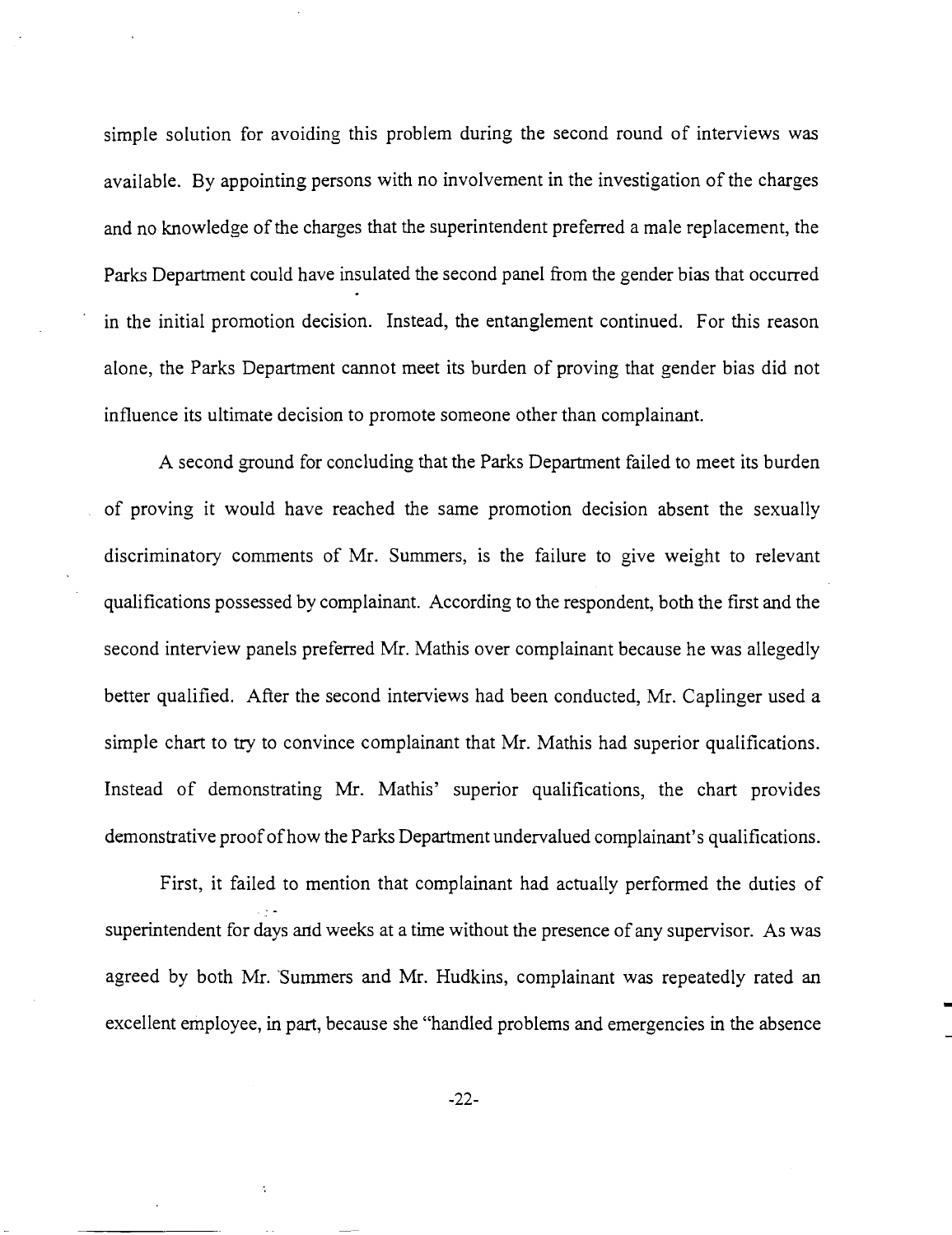of the superintendent." She handled floods, she supervised employees, she managed reservations, and she ordered supplies; and as others who worked at the park testified, they turned to her as the person in charge on the many occasions when a named superintendent was not present. As Mr. Hudkins admitted, he was aware the complainant had performed every single duty listed in the job description. Yet, nowhere is this actual, hands on experience mentioned in the chart.

Second, the chart fails to mention that complainant's many years of experience were with the Parks Department and that Park in question. This experience, which has obvious relevance, was not even mentioned; in contrast, Mr. Mathis' job as commander for a nuclear support unit is highlighted, even though work with nuclear weapons has no obvious relevance to Park work and is repetitive of two facts already mentioned in the description of his qualification: (1) that he was in the military, and (2) that he had supervisory experience.

The chart also fails to reflect that complainant had determinedly worked her way up the career ladder at Beech Fork State Park, that she had trained several past superintendents in their on-the-job duties and that she had, in fact, functioned as far more than just a secretary/clerk at Beech Fork State Park. The institutional knowledge she possessed far exceeded that possessed by Mr. Mathis, but was disregarded because she had not been given a title reflective of her actual duties. That the second interview panel, in effect, endorsed the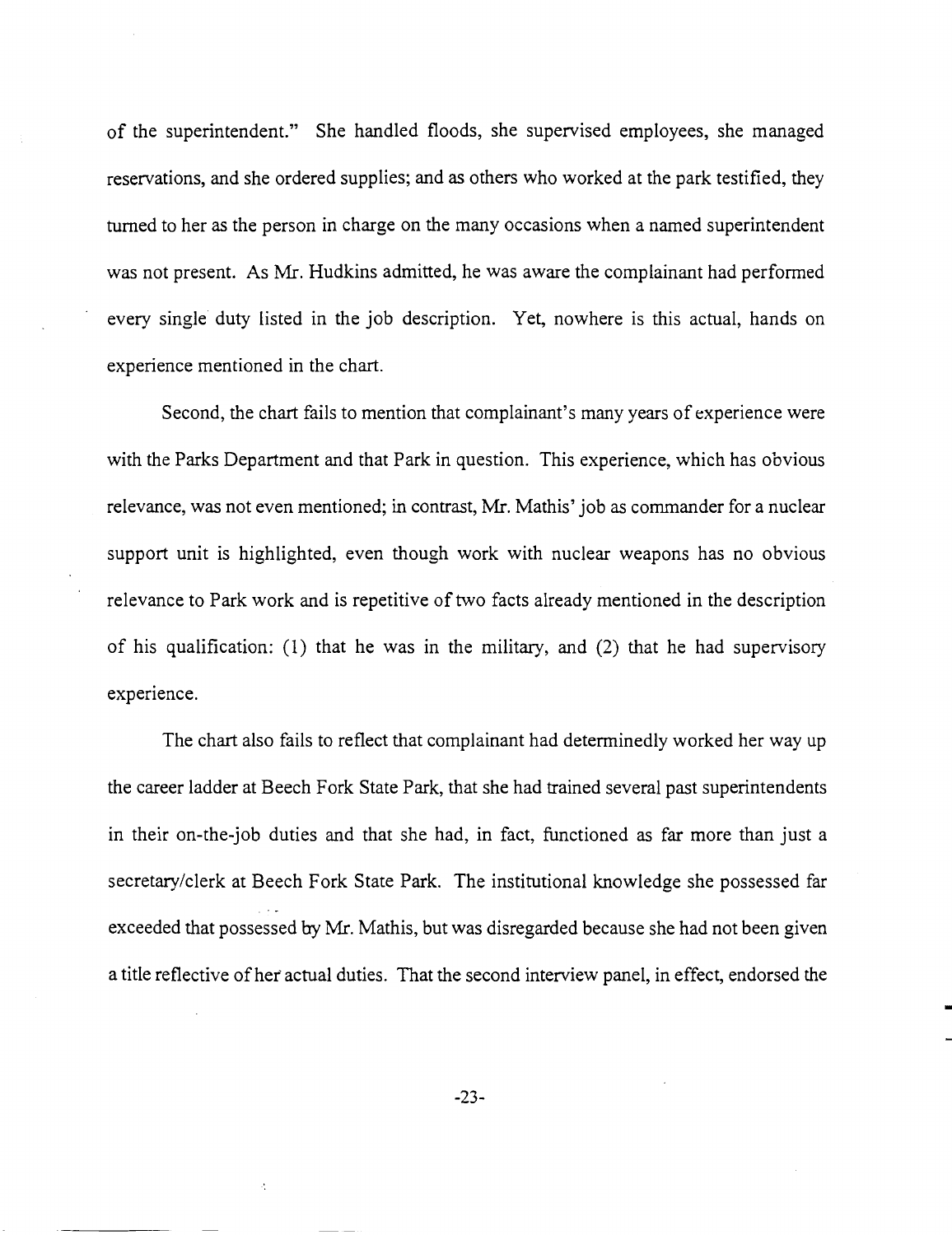first panel's disregard of her actual qualifications lends further support to the conclusion that the second panel's decision was influenced by gender bias.

A final reason why the Parks Department failed to prove that Mathis would have been hired, even if gender had not been a motivating factor, relates to the timing of the incident involving Mr. Summers and Harry Ison. Mr. Summers significantly confirms the outlines ofMr. Ison's statement. Summers admits that in June of 1993, he was conversing with Mr. Ison in complainant's presence. Although he denied telling Mr. Ison that he did not want a woman, he admits that he recommended Mathis.

Both Mr. Ison and complainant credibly testifIed that Summers stated that he wanted a man and that he voted for the man. The weight of the evidence supports the conclusion that this conversation actually took place, and the timing is significant. The Parks Department claims that Mr. Summers was totally removed from the ultimate decision not to promote complainant. The second round of interviews were conducted on October 27, 1992. But in Mayor June of 1993, over six months after decision had been made, Summers defended the decision to hire Mathis instead of complainant by stating that he voted for the man and that he wanted a man because he thought a man would do a better job. At this point in time, he clearly thought that his opinion about the relative merits of the male and female candidates had been adopted and affIrmed by the Parks Department for the reasons stated.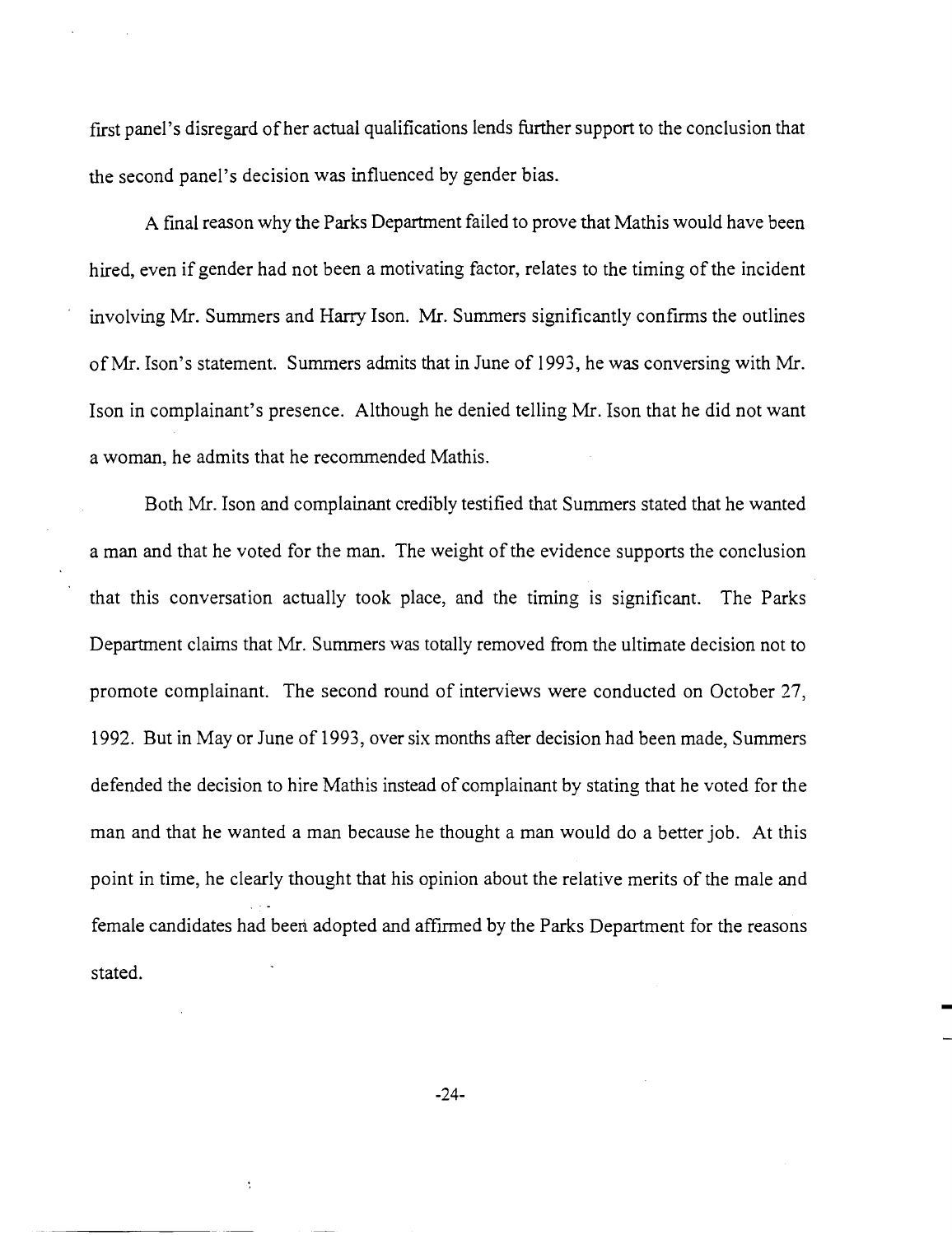Here, the fact that Summers' statement was made in Mr. Ison's presence over six months after the decision had been made without his input lends further credence to complainant's contention that the normal, unwritten internal rule was followed--that the agency permitted the superintendent to choose his subordinate, even though in this case, it was based on an illegal motivation.

For all the reasons discussed above, the respondent failed to prove the Mr. Mathis would have been hired absent sex discriminatory motivation. Here, the gender biased motivation became so intertwined with the final decision that it cannot be separated out. Because the Parks Department failed to meet its burden of proof, liability must be imposed in accordance with Skaggs.

Finally, the complainant has clearly demonstrated that discriminatory intent, based on her gender, was a motivating factor in respondent's adverse employment decision.

## **C.**

# **Conclusions of Law**

1. Complainant, Geraldine Lester Perry, is an individual claiming to be aggrieved by an unlawful discriminatory practice and is a proper complainant for the purposes of the West Virginia Human Rights Act, WV Code § 5-11-10.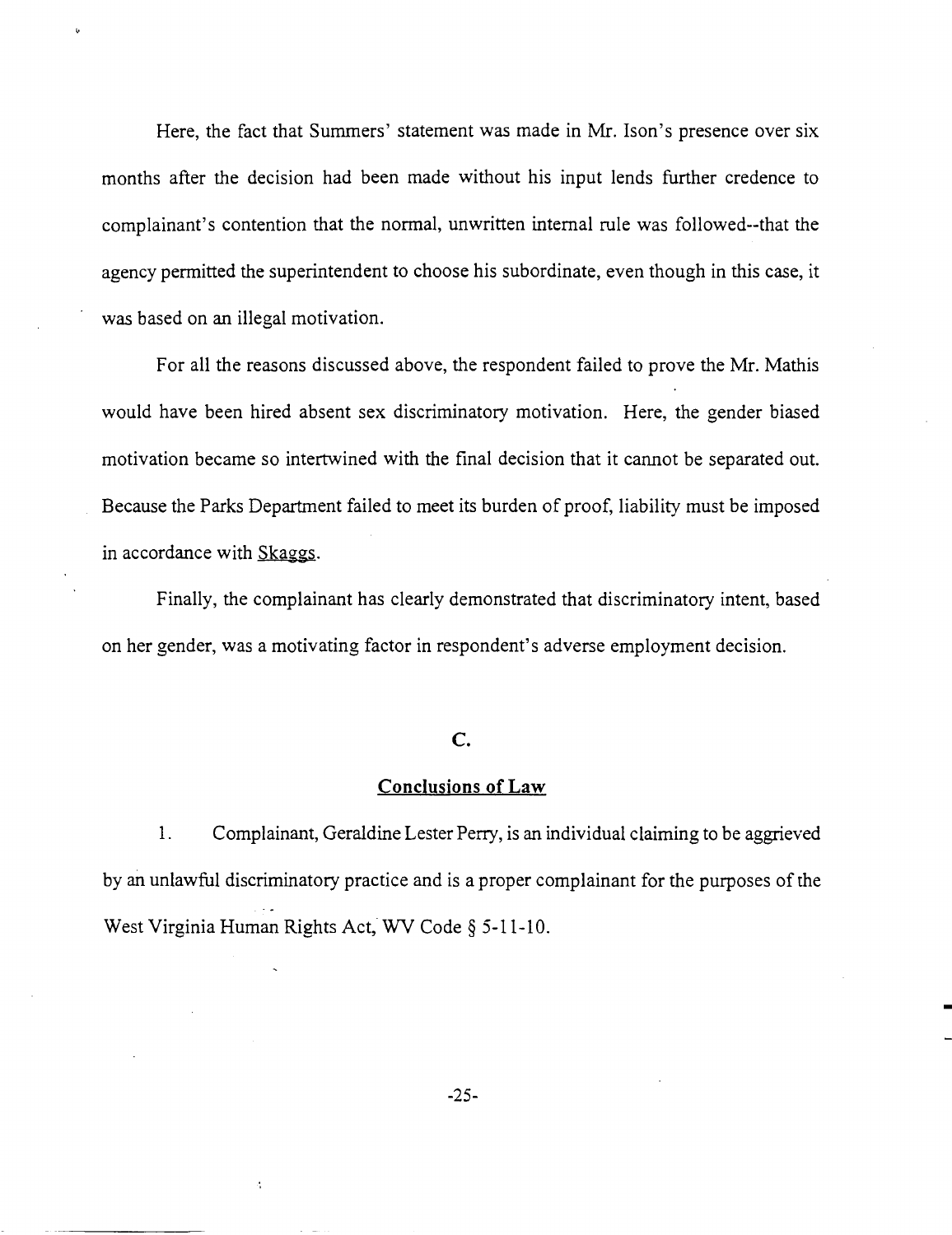2. Respondent, West Virginia Division of Natural Resources, Parks and Recreation, is an employer as defined by the WV Code § 5-11-1 et seq. and is subject to the provisions of the West Virginia Human Rights Act.

(.

3. The complaint in this matter was properly and timely filed in accordance with WV Code § 5-11-10.

4. The West Virginia Human Rights Commission has properjurisdiction over the parties and the subject matter of this action pursuant to WV Code  $\S$ 5-11-9 et seq.

5. The complainant has established a prima facie case of sex discrimination as follows: (1) she is a female and a member of a protected class; (2) the respondent failed to select her as Superintendent II at Beech Fork State Park, an adverse decision concerning the complainant; and (3) but for the complainant's protected status, the adverse decision would not have been made.

6. The respondent has articulated a legitimate, nondiscriminatory reason for its action against the complainant by claiming that they did not select the complainant because they selected the more qualified applicant.

7. The complainant has established that discriminatory intent was a motivating factor in the decision not to select her by a preponderance of the evidence.

8. The respondent has failed to prove by a preponderance of the evidence that the same decision regarding selection would have been made even in the absence of the unlawful motive.

-26-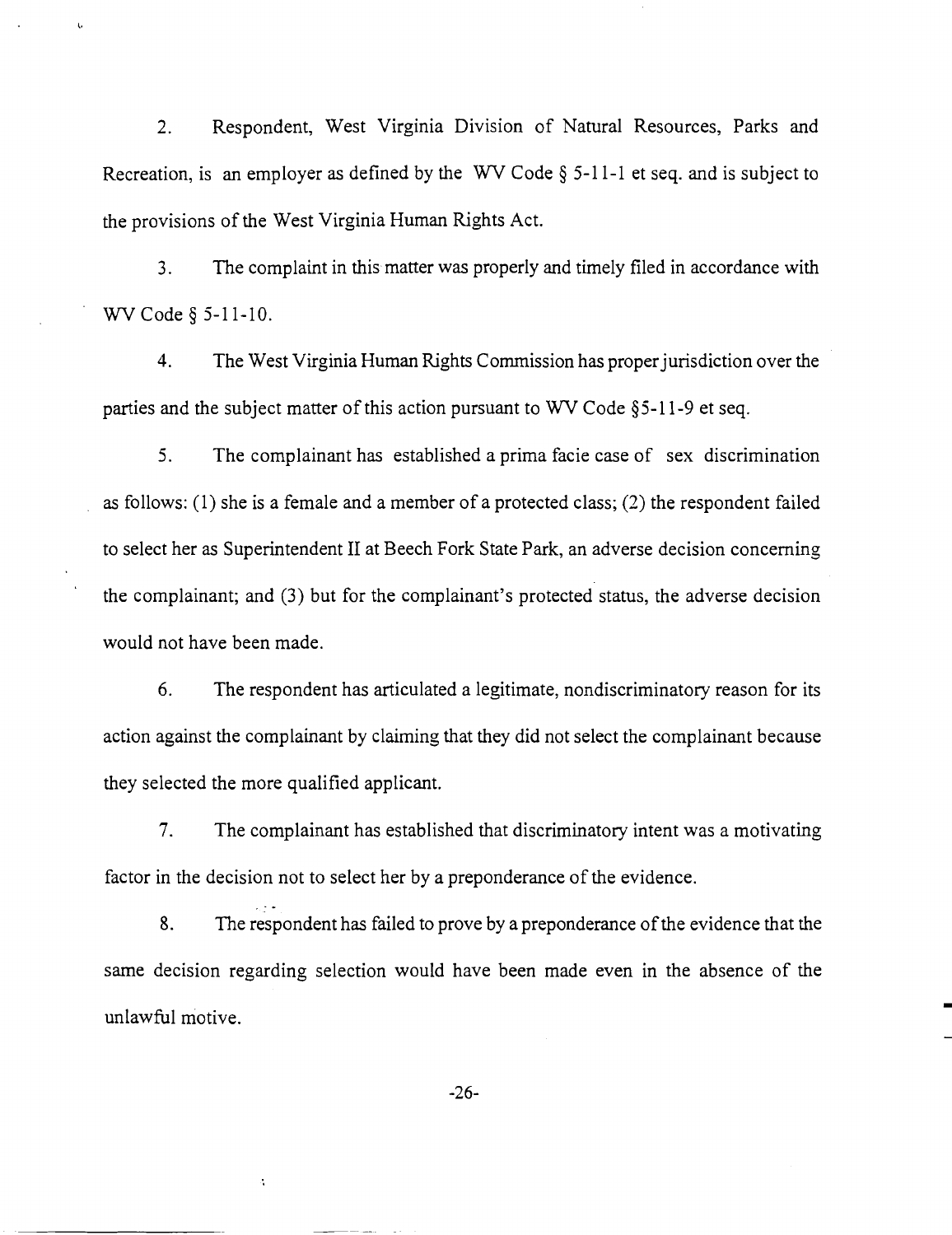9. As a result of the unlawful discriminatory action of the respondent, the complainant is entitled to reinstatement to the first available comparable Assistant Superintendent position in the park system and back pay as well as to an award of incidental damages in the amount of \$3,2777.45 for the humiliation, embarrassment, emotional and mental distress, and loss of personal dignity.

 $\ddot{\phantom{a}}$ 

10. As a result of the unlawful discriminatory action of the respondent, the complainant is entitled to an award of reasonably attorneys' fees and costs in the aggregate am'ount as more fully set forth in the attached complainant's fee petition and affidavit.

# **D.**

# **Relief and Order**

Pursuant to the above findings of fact and conclusions of law, it is hereby **ORDERED** as follows:

Within 15 days of receipt of this decision, complainant shall provide complete calculations related to back pay, prejudgment interest and front pay, taking into consideration the difference in pay for the position of Assistant Superintendent and her yearly salary as a Secretary/Clerk. Said calculations shall be submitted to respondent, who shall have 15 days from receipt thereof to respond thereto. Thereafter, the Commission will issue a general Relief Order.

 $\dot{\gamma}$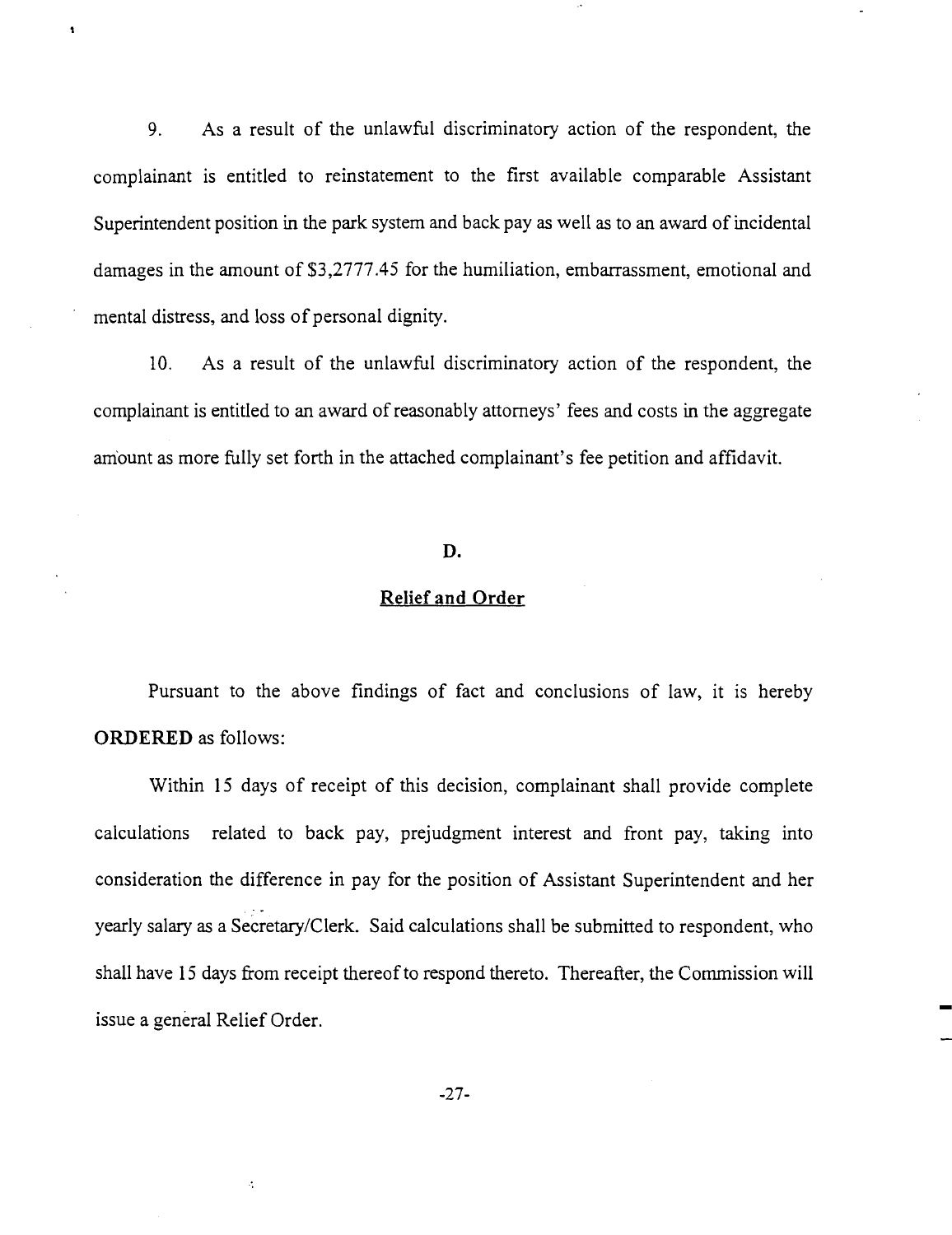It is so **Ordered.**

 $\sim$  7  $^{\circ}$ 

 $\frac{1}{2}$ 

 $\label{eq:3.1} \begin{array}{lllllllllllllllllll} \mathbf{1}_{\mathbf{1}_{\mathbf{1}_{\mathbf{1}_{\mathbf{1}_{\mathbf{1}_{\mathbf{1}_{\mathbf{1}}}}\mathbf{1}_{\mathbf{1}_{\mathbf{1}}\mathbf{1}_{\mathbf{1}}\mathbf{1}_{\mathbf{1}}\mathbf{1}_{\mathbf{1}}\mathbf{1}_{\mathbf{1}}\mathbf{1}_{\mathbf{1}}\mathbf{1}_{\mathbf{1}_{\mathbf{1}}\mathbf{1}_{\mathbf{1}}\mathbf{1}_{\mathbf{1}}\mathbf{1}_{\mathbf{1}}\mathbf{1}_{\mathbf{1}}\math$ 

 $\pmb{\mathsf{s}}$ 

Entered this  $28 - \frac{28}{\sqrt{28}}$  day of January, 1999.

# **WV HUMAN RIGHTS COMMISSION**

 $BY$   $M_0$   $B$   $\sim$   $\sim$ 

**ADMINISTRATIVE LAW JUDGE**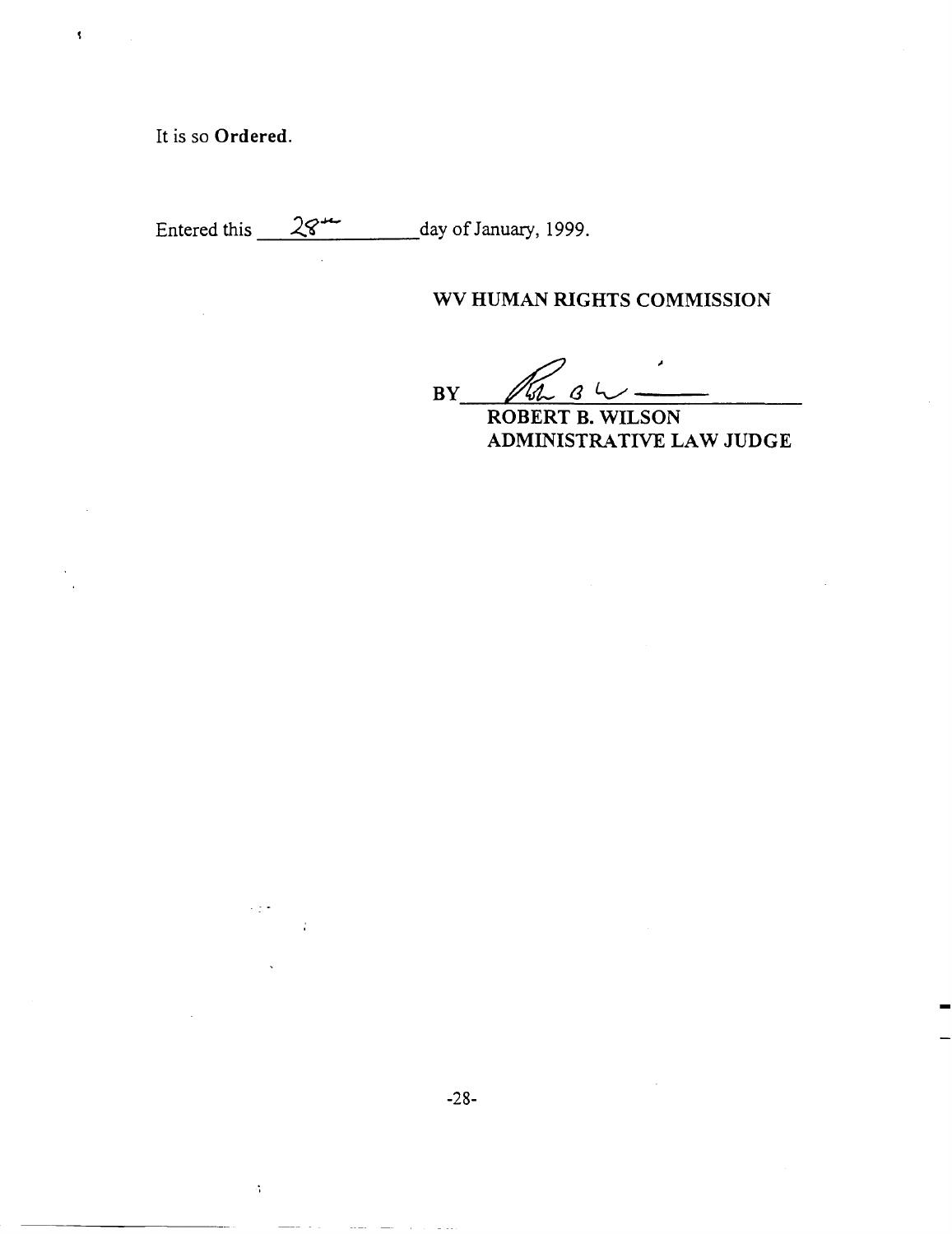

## **STATE OF WEST VIRGINIA HUMAN RIGHTS COMMISSION 1321 Plaza East Room 108A Charleston, WV 25301-1400**

**cecil H. Underwood Governor**

**TELEPHONE (304) 558-2616 FAX (304) 558-0085 TOO . (304) 558-2976 TOLL FREE: 1-888-676-5546**

**CERTIFIED MAIL RETURN RECEIPT REQUESTED**

September I, 1999

Geraldine Lester Perry 51927 Long Branch Rd. Huntington, WV 25701

Barbara E. Fleischauer, Esq. Stephanie Milliron, Esq. 3628 Monongahela Blvd. Morgantown, WV 26505

Daynus Jividen Sr. Asst. Attorney General WV Div. Of Natural Resources Parks & Recreation Bldg. 3, RM 669 1900 Kanawha Blvd. E. Charleston, WV 25305-0660

Re: Lester Perry v. WV DNR, Parks & Recreation ESA-334-93

Dear Parties:

Enclosed, please find the **Final Relief Order Supplementing the Final Decision** of the undersigned administrative law judge in the above-captioned matter. Rule 77 -2 -10, of the recently promulgated Rules of Practice and Procedure Before the West Virginia Human Rights Commission, effective July I, 1990, sets forth the appeal procedure governing a final decision as follows:

"§77-2-10. Appeal to the commission.

10.1. Within thirty (30) days of receipt of the administrative law judge's final decision, any party aggrieved shall file with the executive director of the commission, and serve upon all parties or their counsel, <sup>a</sup> notice of appeal, and in its discretion, <sup>a</sup> petition setting forth such facts showing the appellant to be aggrieved, all matters alleged to have been erroneously decided by the judge, the relief to which the appellant believes she/he is entitled, and any argument in support of the appeal.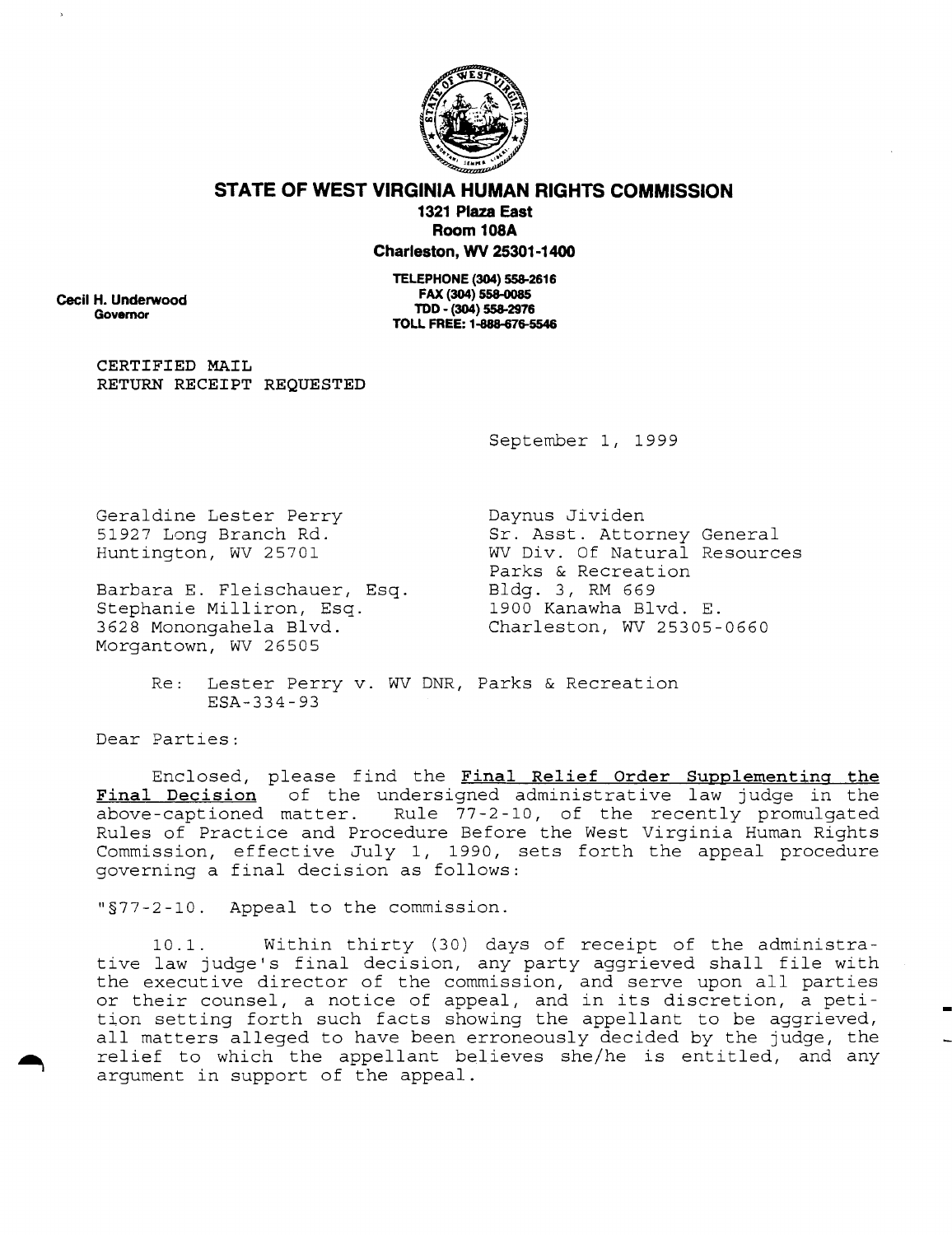Final Relief Order Supplementing Final Decision September 1, 1999 Page 2

10.2. The filing of an appeal to the commission administrative law judge shall not operate as a stay of the of the administrative law judge unless <sup>a</sup> stay is specifically requested by the appellant in a separate application for the same and approved by the commission or its executive director. from the decision

10.3. the record. The notice and petition of appeal shall be confined to

10.4. The appellant shall submit the original and nine (9) copies of the notice of appeal and the accompanying petition, if any.

10.5. Within twenty (20) days after receipt of appellant's petition, all other parties to the matter may file such response as is warranted, including pointing out any alleged omissions or inaccuracies of the appellant's statement of the case or errors of law in the appellant's argument. The original and nine  $(9)$  copies of the response shall be served upon the executive director.

10.6. Within sixty (60) days after the date on which the notice of appeal was filed, the commission shall render a final order affirming the decision of the administrative law judge, or an order remanding the matter for further proceedings before an administrative law judge, or a final order modifying or setting aside the decision. Absent unusual circumstances duly noted by the commission, neither the parties nor their counsel may appear before the commission in support of their position regarding the appeal.

10.7. When remanding a matter for further proceedings before an administrative law judge, the commission shall specify the reaan daminiperacive raw jarje, the committent share specif<sub>1</sub> the red is decided by the judge on remand.

10.8. l0.8. In considering a notice of appeal, the commission shall<br>limit its review to whether the administrative law judge's decision is: In considering a notice of appeal, the commission shall

10.8.1. In conformity with the Constitution and laws of the state and the United States;

10.8.2. Within the commission's statutory jurisdiction or authority;

10.8.3. Made in accordance with procedures required by law or established by appropriate rules or regulations of the commission;

10.8.4. Supported by substantial evidence on the whole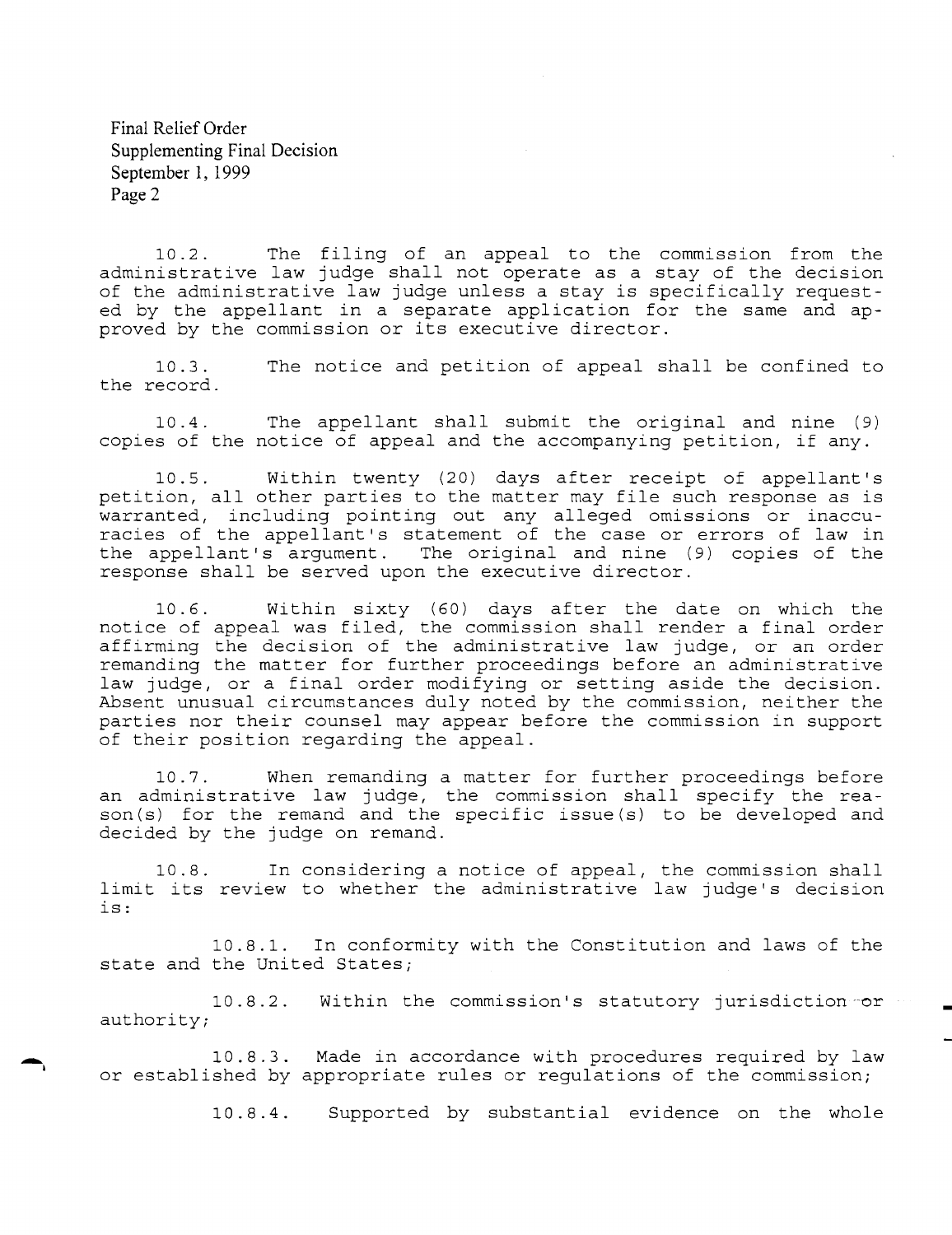Final Relief Order Supplementing Final Decision September 1, 1999 Page 3

record; or

10.8.5. Not arbitrary, capricious or characterized by abuse of discretion or clearly unwarranted exercise of discretion.

10.9. In the event that a notice of appeal from an administrative law judge's final decision is not filed within thirty (30) days of receipt of the same, the commission shall issue a final order affirming the judge's final decision; provided, that the commission, on its own, may modify or set aside the decision insofar as it clearly exceeds the statutory authority or jurisdiction of the commission. The final order of the commission shall be served in accordance with Rule 9.5."

If you have any questions, you are advised to contact the executive director of the commission at the above address.

Yours truly,

 $M_{128,1}$  wint

Robert B. Wilson Administrative Law Judge

RBW/mst

-,

Enclosure

cc: Norman Lindell, Deputy Director Mary C. Buchmelter, Deputy Attorney General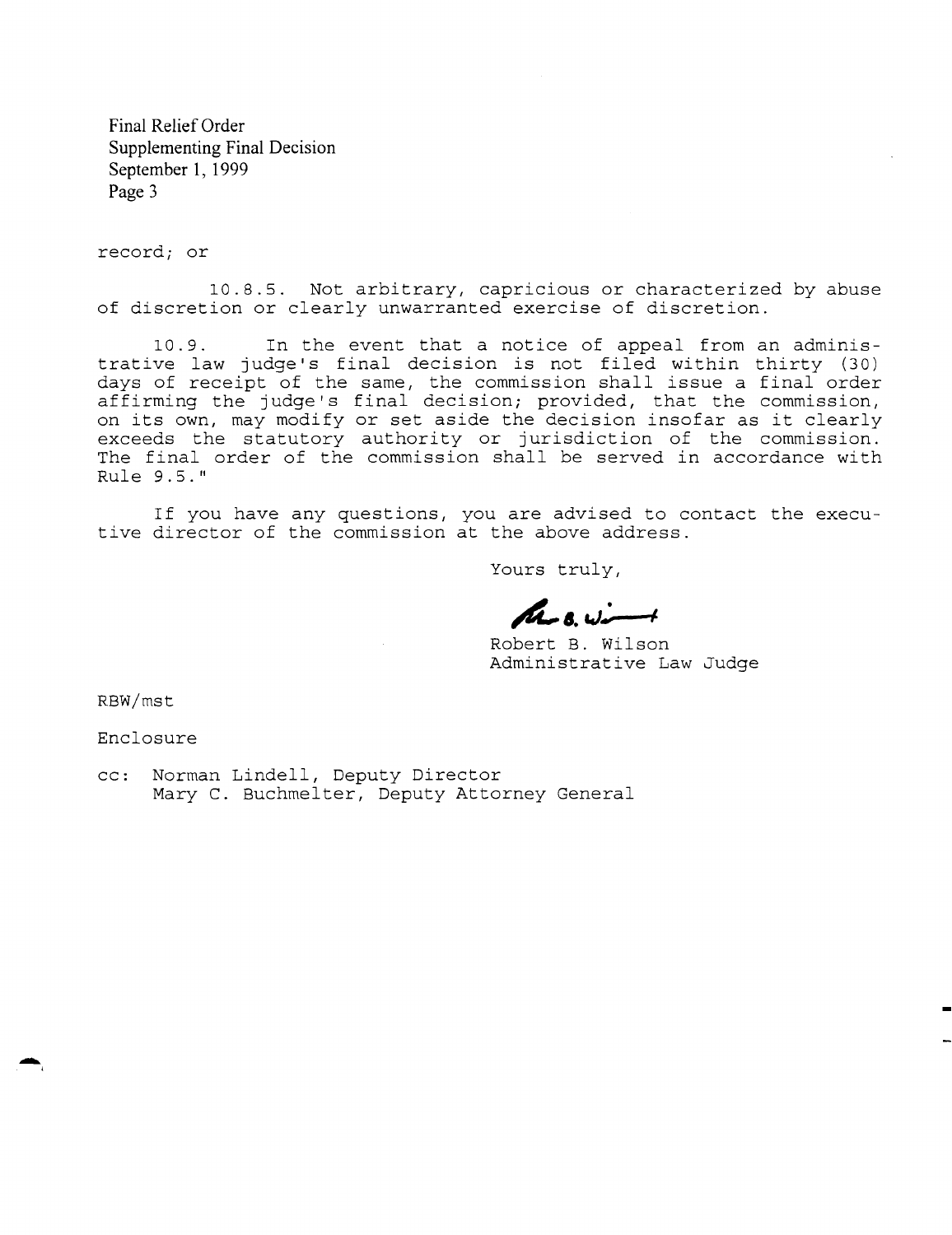#### **BEFORE THE WEST VIRGINIA HUMAN RIGHTS COMMISSION**

#### **GERALDINE LESTER-PERRY,**

#### **Complainant,**

.-

## **v. DOCKET NUMBER(S):ESA-334-93**

# **WEST VIRGINIA DIVISION OF NATURAL RESOURCES, PARKS AND RECREATION SECTION,**

**Respondent.**

## **FINAL RELIEF ORDER SUPPLEMENTING THE FINAL DECISION**

By Order entered February 5, 1999, counsel for respondent was directed to provide complainant's counsel with any information necessary to calculate the back pay and front pay. That cooperation was lacking to some extent and by Motion For Updated Award of Back Pay, Front Pay, Interest and Attorney's Fees, complainant, by counsel submitted documentation for back pay losses to May 27,1999 totaling, \$123,936.00, \$38,221.00 in prejudgment interest, updated attorney's fees at the most recently approved hourly rate totaling \$41,354.00 and costs of \$4,722.81. Counsel for respondent having had ample opportunity to object to these figures and not having provided accurate information upon which any other award can be premised, the undersigned does hereby **ORDER** that the respondent pay back pay, prejudgment interest, attorney's fees and costs in the foregoing amounts, as more fully set forth in Geraldine Lester Perry's Motion For Award Of Back Pay, Front Pay, Interest and Attorney's Fees attached hereto; and that the respondent pay front pay reflecting the difference in pay and benefits between her current employment and that position to which she should have been promoted in the absence of the unlawful sex based discrimination for which the respondent was previously found to be